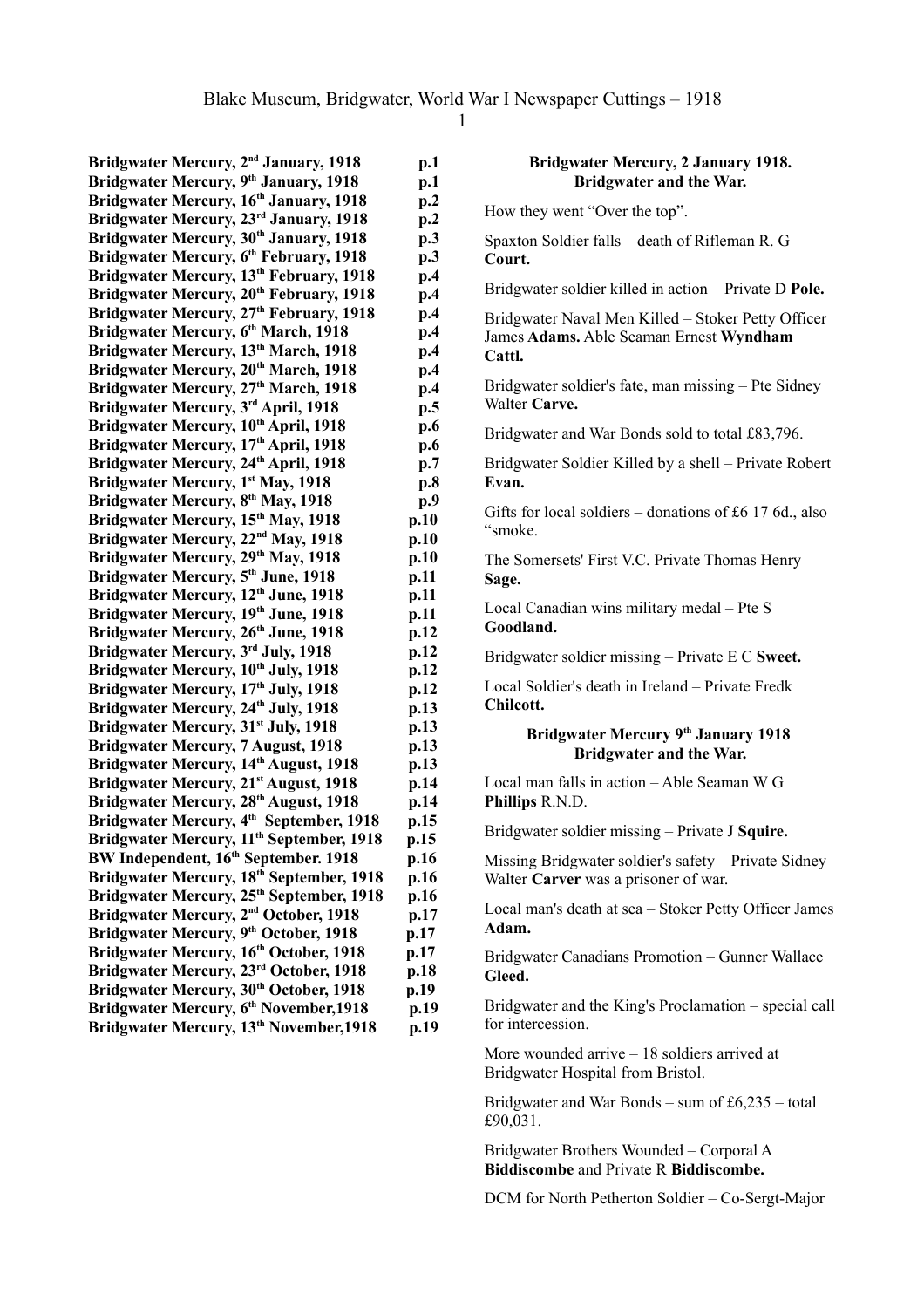# E **Chidgey.**

British Airman's gallantry – (T-capt) Gilbert **Ware Murlis Green.**

Local Casualties – killed – Lance Corporal J E **Barnard,** Private H **Harpham**, Corpl H J **Tottl.** Died – Private A **Grey.**

Wounded Private R **Andrews**, Private R **Bale,** Copl A **Biddiscombe,** Copl C **Bond**, Private W **Creedy,** Private L C **Dawe**, Private H P **Gibbs**, Lance-Corpl W F **Gratten**, Private A **Harris.** Private F **Jarvis**, Lance Copl T **Jennings**, Sergt-Major E **Loxton**, Private E H **Prowse,** Private J H **Pulsford,** Private T **Rugg**, Private F **Spriggs**, Private A **Style**, Private G **,** Private H **Webb**, Private C **Webber**, Private C **Webber**, Private R **Williams**, Private J S **Nurton**, Private E W **Court,** Private C **Durant**, Private C **Frampton**. Private A **Hill**, Gunner W S **Growtage.**

Lance-Copl A **Porter**, Private A F **Kick,** Sapper J **Tapper**, Copl E C **Chilcott.**

Bridgwater Red Cross Sale. Poultry and Produce Auction The Bridgwater ABC Guide. Local Successes – examination. Poultry &c and Baby Shows The W.A.A.C. Workers. Men's Own Brotherhood. Bijou Theatre The Palace.

Labour Matters in Bridgwater and Distric.t

Girls Who Grow Listless – who grow too quickly.

#### **Bridgwater Mercury 16 January 1918. Bridgwater and the War.**

Raid on Karlsruhe.

Bridgwater officer wins the Military Cross – Capt F **Pocock**, R. G. A..

Bridgwater Able Seaman Killed – A. B. E. W. **Billings**.

A Bridgwater Soldier Artist – Sergt H. E. **Purse.**

Cannington Sergeant wounded and missing – Sergt E G **Chilcott**.

Local casualties - Killed. London Regiment – Private R G **Court**, Spaxton.

Wounded – Welsh Guards Pte F. **Biffen** (Bridgwater).

Gloucester Regt Private W **Gardner**, (Bridgwater).

D.C. L.I Lce-Crpl A **Ford** and Private G **Russell** (Bridgwater). Coldstream Guards Pte A **Foster**, (Bridgwater). Somersets Pte L **Carp** (Bridgwater), Lce-Cpl W J **Dennett** (Bridgwater), Pte A **Difford** (Bridgwater), Pte C **Hucker** (Bridgwater), Pte H. J **Buckley** (Bridgwater), Pte A. H. **Stone** (Bridgwater).

Missing. Devons – Pte E. C. **Haysham** (Bridgwater).

Previously reported missing, now reported POW – Devons, Pte W. J. **Richards** (Bridgwater.

Bridgwater and War Savings – Very interesting account of the local effort – 1917 almost £216,000 raised. War Savings Committees set up in the town and nearly all the villages in the district.

Local sale of War Bonds £105,631 through Bridgwater Bank.

Missing Stogursey Soldier Pte John Cecil **Jones** of the East Lancashires reported as being killed on 6 October [1917].

Methods of the Turks – Pte E **Court** in hospital in Egypt. Un-named soldier left for dead after being robbed of his clothing etc by the Turks.

Gifts for local soldiers and prisoners of war. Mr W J **Sharkey** of Queen Street (a local poet) raised £2 5 0 for the Somerset Prisoners of War Help Committee.

Bridgwater Borough Tribunal 3 local grocers Tucker, Chard and Harden appealed against conscription.

### **Bridgwater Mercury, 23 January, 1918. Bridgwater and the War.**

Bridgwater Soldier Killed in Italy – Pte W J Dart of the Durham Light Infantry. Parents Mr and Mrs J Dart, 13 Jubilee Terrace, Bath Road, Bridgwater.

Somerset Bridge Soldier's death at Salonica – Pte H J **Salway,** South Wales Borderers. He died from Dysenter.

Missing Pawlett Soldier Now reported Killed – Pte Fredk **Chard** of the Welsh Regiment killed on or about 23 October [1917].

A missing Bridgwater Soldier – Pte Jack **Squire** of the Gloucestershire Regt missing since 3 December [1917] now thought to be a POW.

Honour for local young lady – Sister L M **Coate** awarded the Royal Red Cross. She trained at the Devon and Exeter Hospital and had been in France since the beginning of the War. She was the youngest daughter of Mr Henry **Coate** of Ashleigh Avenue.

Unfounded report [newsprint damaged] The BW *Independent* erroneously stated that the husband of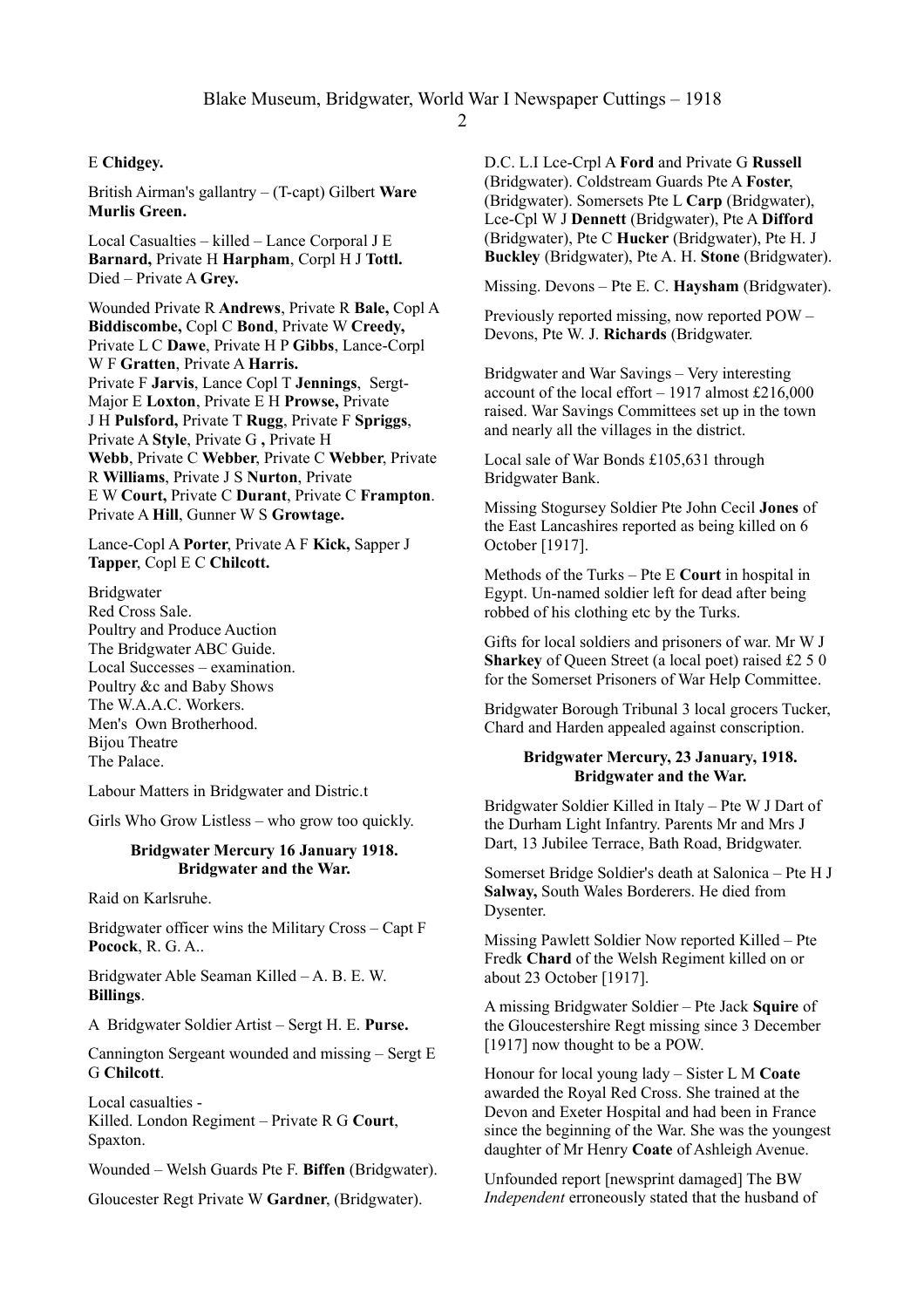Mrs Tynewell of 31 Union Street had been killed. In fact, she had been widowed for ten years.

Local young Soldier's tragic death – Inquest report on Pte Bernard **Dyke** who was accidentally killed on the Tregantle Rifle Ranges, near Plymouth. Ed at Dr Morgan's school and employed by Sully's the accountants. Also one of the box office staff of the Bijou Theatre. Comment that 3 of the staff had been killed in action including the General Manager (Mr E. W. **Helps.**

Three Years a Prisoner in Germany. Cpl H **Rainey** of the1st Battalion SLI exchanged and now in Holland. Captured at Mons. The paper quotes a long letter from him about his experiences.

Local casualties -

Killed. King's Liverpool Rifles, Pte C. J. **Squire** RNVR. W. C. **Phillips** and E. W. **Billi.** Wounded. Somersets, Pte H. B. **Buller,** (Stogursey), Pte T. **Buller,** R.G.A., Driver W. J. **Mansfie.** Missing. Somersets, Ptes S. W. **Carver**, G. C. **Hooper,** E. C. **Swe.**

Previously reported wounded, now reported not wounded. - Somersets, Pte A. **Harris.**

Military Notes – Sapper E **Emory**, RE invalided from France with Trench Fever. Now at Netley hospital and progressing well. Pte T. H. **Trunks** sent home a card his Division had received congratulating them for their efforts.

Highbridge Petty Sessions (NB NOT BRIDGWATER INTEREST) Publican convicted of selling intoxicating liquor to wounded soldiers.

Catcott – Extra comforts for the Soldiers fund £20 collected 7/6 sent to those away on active service and 3/8 to those in England.

Bridgwater RDC meeting report – discussion about providing transport to the villages from Bridgwater for soldiers on leave, who would otherwise have to walk to the villages.

Death of a Prussian Guardsman – Report of the funeral of the German POW Guardsman Wilhelm **Hellmich**, aged 26, at the Bishop's Lydeard internment camp, following a growth in his throat. Buried in Bishop's Lydeard churchyard with full Military Honours.

Bridgwater Traders and Economy of Transport. Full report of the Bridgwater Traders Association. About economising materials and transport. Staff depleted and deliveries curtailed. Waste paper collection.

Somerset Appeal Tribunal – Messrs **Francis**, **Griffiths** and **Ware** all appealed against conscription. NB this piece is not complete, and Ware's appeal is

shortened..

#### **Bridgwater Mercury, 30 January 1918. Bridgwater and the War. Missing from the collection**

# **Bridgwater Mercury, 6 February 1918. Bridgwater and the War.**

Local wounded Soldier's Return from Germany – kept alive by gifts from England – Lce Cpl W **Durston**, Wounded, then POW. Interesting account of his experiences.

With the Somersets in Palestine – death of Lce Cpl Joseph Edward **Barnard.**

Fate of Bridgwater brothers in Palestine, near Jerusalem – Pte Harry **Haysham**, (Somersets) killed and Pte Ernest Charles **Haysham**, (Somersets), Missing.

Puriton man dies of wounds – Pte Ambrose **Style**  died in Egypt, 23 Jan 191.

Bridgwater Soldier's death in France – Sapper Thomas **Culverwell**, RE, died of Pneumonia 22 Jan 1918.

Bridgwater Soldier's Death in Palestine – Turkish Sniper's Cruel Act. Corpl Henry **Tottle**, Somerset LI killed in action 23 November [1918.

Missing Bridgwater Sergeant – now reported killed in action. Sgt. Harry **Redding** was killed in action.

Local Prisoner of War – Able Seaman Edwin James **Chick** of Drake Battalion, Royal Naval Division had been posted as missing since December  $30<sup>th</sup>$ . His parents have been informed that he is now a prisoner of war.

Local soldiers and sailors have sent letters of thanks for gift.

Local casualties.

Died – South Wales Borderers, Pt. H J **Selway** of Bridgwater.

Wounded – Royal Engineers, Acting-Cpl C **Hawkes**, Bridgwater Sapper J **Sellick**, North Petherton, Royal Irish Rifles, Pte R **Biddiscombe**, Bridgwater, Royal Naval Division, R F **Norris**, Bridgwater. Somerset L.I. Pte F **Ballam**, Bridgwater, Pte J G **Conduit,** Bridgwater, ASC Corpl W F **Burrows**, Bridgwater.

Bijou Proprietor Missing in France – Mr Francis **McDermott** who is attached to the Welsh Regiment is missing in France.

Sale of National War Bonds Bridgwater beats the county town in sales. Total now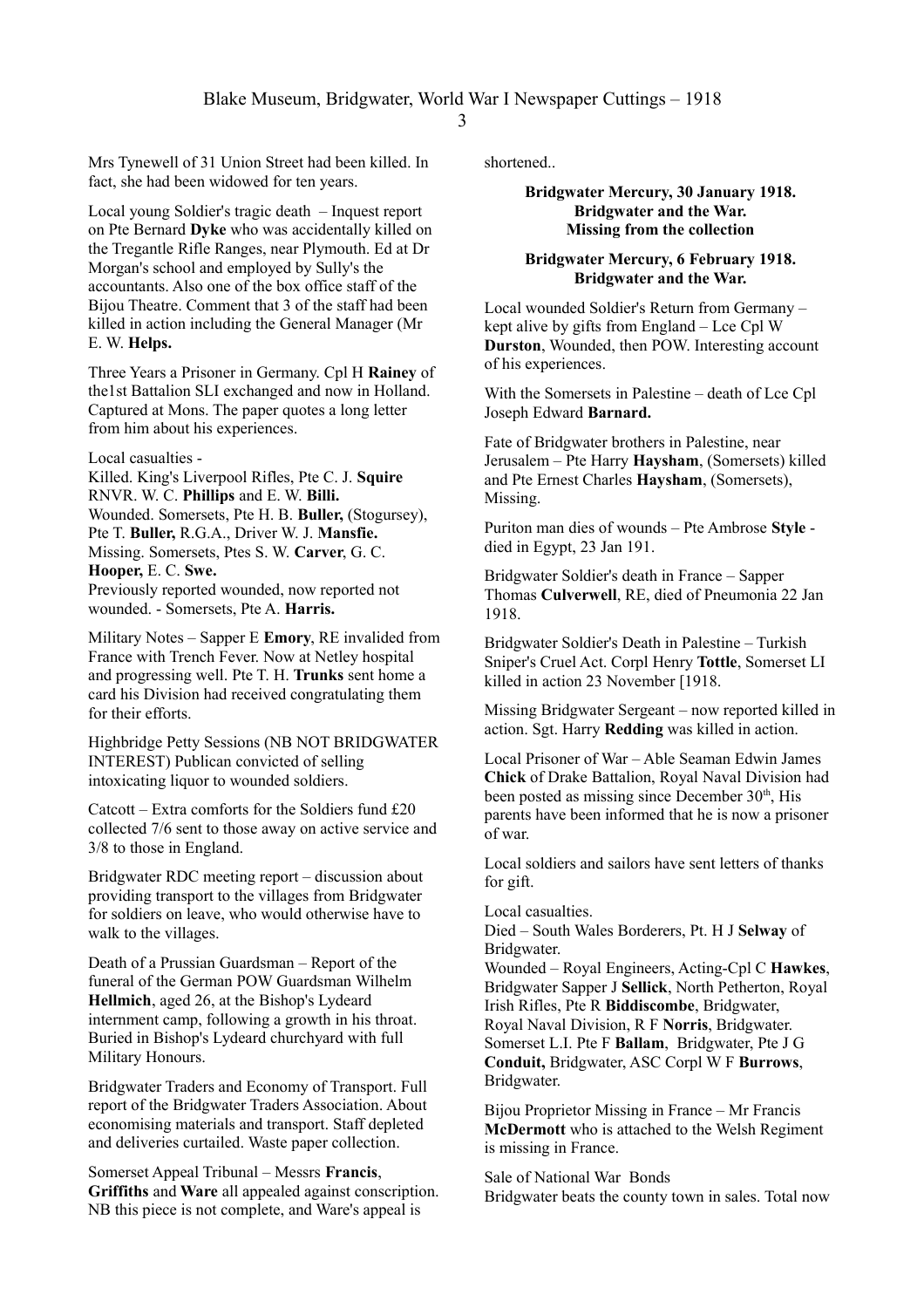realised to date £134,26.

Food control in Bridgwater. All kinds of meat now limited. Butter and margarine to be distributed to a scheme. Food Office to close at 4 pm..

# **Bridgwater Mercury 13th February 1918. Bridgwater and the War.**

Local soldier falls in action. Pte William **Russell**, Devon Regiment was killed in action on  $29<sup>th</sup>$  January.

Honour for local sergeant Sergt. H Duddridge was awarded the Belgian Croix de Guerre for bravery during fighting on July 31<sup>s.</sup>

Cannington Technical School at War. Captain J P **O'Donovan** DSO is now in Camp Maryland U.S.A. instructing American troops. Another "old boy" Bernard **Thomas** aged 15 was torpedoed last Friday and spent eighteen hours in an open boat with a broken arm.

Death of young Broomfield Soldier Pte H G **Chiplin**, Devon Regiment died in Salisbury Military Hospital. He was undergoing training.

Gifts for local soldiers and prisoners of war – interesting letters of thanks were received.

Bridgwater and War Bonds. The sale of war bonds this week brought the total to £144,82.

Local casualties – wounded Somerset L.I. Lance Copl W J C **Dennett** (Bridgwater) Prisoners of war in German hands – RNVR E J **Chick** (Bridgwater) Somerset LI Private S W **Carver** (Bridgwater).

### **Bridgwater Mercury 20th February 1918. Bridgwater and the War.**

Local Soldier's noble death. It was reported that Pte Wm **Russell** of Devon Regiment was shot in the heart whilst bandaging a wounded comrade.

Bridgwater Prisoner of War in Turkey. L Graham **Burnell** of Wireless Squadron is a prisoner of war in Afion Kara Hissar, Turkey sent a letter to his father.

Wounded Bridgwater Soldier, at present recovering from his wounds in Oakfield Hospital, Upton has been honoured in Hospital. Lance-Copl F **Pride** of 54 Wellington Road Bridgwater had been awarded the Distinguished Conduct Medal for conspicuous gallantry in action.

Bridgwater soldier's fatal accident. Pte W **Gardiner**  of Somerset Light Infantry has died in France as a result of injuries accidentally received.

Local soldier's death. Pte Jesse **Haines**, Royal Army

Veterinary Corps died in the isolation hospital at Amara.

To the memory of the fallen. A memorial was erected to the memory of the men of the Auxiliary Patrol in Newhaven. Amongst the names of missing men is that is Signaller P F **Short**.

Bridgwater and War Bonds. The sale of war bonds this week realised a total of £147,326.

Local casualties Died of wounds previously reported Somerset LI Pte A **Style** (Bridgwate. Wounded Army Service Corps Driver S J **Crocker** (Bridgwater).

# **Bridgwater Mercury 28th February 1918. Bridgwater and the War.**

Tribute to a fallen soldier. Mrs Russell received a communication with reference to her husband Pte Wm **Russell** from Second-Lieut. F W **Deacon.**

Three vessels have been sent to the bottom. The schooner *Ermenilda*, The *New Design no, 2*, and the ketch *Emma*. A fourth vessel the schooner **Marian**  escaped the Germans when a British naval patrol boat was sighted, and she reached Waterford safely. All Bridgwater vesse.

Three years' captivity in Germany. Corporal D **Gillespie** of Somerset LI sent an interesting letter describing his privations..

Local Commissions. Mr G D **Jones** and Mr Arthur **King** both of Cadet Corps have been given commissions as temporary second-lieutenants, the former in the Cheshire Regiment and the latter in the Tank Corps.

Bridgwater and War Bonds. The sale of war bonds this week brought the total to £150.79.

Lord Northcliffe's new post – he has consented to accept the post of Director of Propaganda in enemy countries.

#### **Bridgwater Mercury 6th March 1918. Bridgwater and the War.**

Bridgwater soldier's death in India. Comrades paid tribute to Private H C **Fudge** of Somerset LI and sent his parents a photo of his grave.

Bridgwater and War Bonds. Amount sold this week brought the total to £152,790.

Bridgwater soldier killed in Palestine. Private Charles **Hale** of Somerset LI was killed in action in Palestine on November 23rd .

Local patriotic family . Mr E Spencer **Nicholls** has been recommended for a commission and will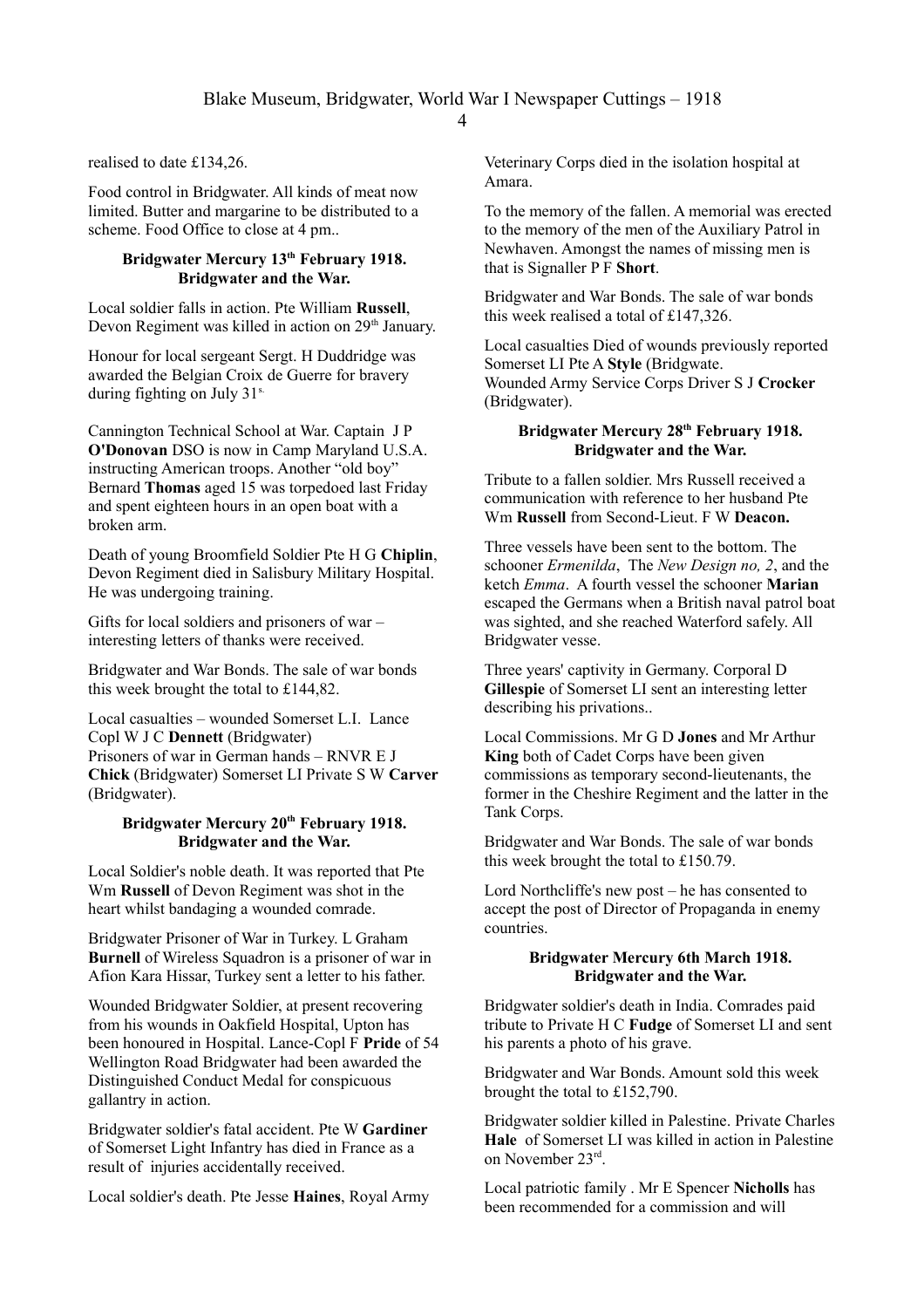forthwith be a lieutenant. Another son Mr R J **Nicholls** has successfully passed his examinations and been transferred to the Royal Engineers. Good news has been received of their other sons, one serving in Mesopotamia and another who is a prisoner of war in Turkey.

Commission for Aisholt Rector's son. Mr F B E **Mereweather** has been promoted temporary sublieutenant of the R.N.R, and has since been appointed navigating lieutenant on his Majesty's ship *Meynell.* Gifts for local soldiers and prisoners of war. Acknowledgement of donations received.

Middlezoy soldier dies of wounds. Corporal Bert Meaker of Somerset L.I. received in action in France on  $18<sup>th</sup>$  February. His parents received striking tributes.

Bridgwater War Bonds. Everyone asked to help.

Bridgwater Market and District Red Cross Sale – it is hoped that a record sum will be raised.

Food control in Bridgwater. Local butchers' supplies reduced. Appointment of a Food Inspector. The National Rationing Scheme and a flat rate for meat prices.

## **Bridgwater Mercury, 13 March 1918. Bridgwater and the War. Missing from the collection**

### **Bridgwater Mercury, 20 March 1918. Bridgwater and the War. Missing from the collection**

#### **Bridgwater Mercury 27th March 1918. Bridgwater and the War.**

Local Flight Officer's tragic death as a result of a flying accident in England. Flight Lieut. Harwood James **Arnold** D.S.O. The accident occurred as a result of his engine exploding..

Local Military Medalists.

Sergt. H **Pocock** and Pte G **Sellick** of Somersets' both of Bridgwater have been awarded Military Medals.

Wounded by gas shell. AB Arthur John **Rawle** of the Hood Battalion of the Royal Naval Division.

Local teachers to visit the Western Front – To show them the Front as an educational resource. Teachers named.

Gifts for Local Soldiers and Prisoners of War. Mr W. J. **Sharkey,** Queen Street contributed £6 17 to the fund. Mr Sharkey thanked by soldiers for his gifts. Letter from Pte C. E. **Jeffrey** (Knowle) saying that Mr Sharkey's poems were read at soldiers' smokers at the front and much appreciated..

Bridgwater and War Bonds - £1,395 last week and making a total of £282, 925..

Bridgwater Soldier's death in France .Private A. J. **Brooks,** Somerset Light Infantry – died in hospital of appendicitis.

Former Local Soldier falls in action – Cpl Thomas **Owen,** RE.

Local Soldiers "Out since Mons" - Letters from Bdr, W. G. **Giblett** of the RFA, Lce-Cpl W **Cable** of the DCLI and Co.-Sgt-Major F. J. **Vearncombe.** Local Casualti.

Killed – Somersets, Pte F. J. **Bartlett** (Bridgwater) Wounded – Liverpool Regt., Pte W. C. **Bond** (Bridgwate.

Somersets, Pte C. **Coles** (Stogursey.

Nine Miles Advance in Palestine – German Prisoners and Booty.

Milk Case in Bridgwater – farmer fined for watering milk.

Not Breaking Up Land – 2 farmers fined for not cultivating land.

Food control in Bridgwater – rationing.

Bridgwater war savings meeting. [Over the page]. Munitions workers' social at Bridgwater – Ministry of Munitions Central Inspection Depot no 1,651 at Dunball.

Letter to the Editor from Capt H. A. **Foley**, SLI congratulating the town for success of the "Businessmen's Week", and mentioning 47 aeroplanes – presumably bought by the town.

#### **Bridgwater Mercury April 3 1918. Bridgwater and the War.**

Bridgwater soldier falls in the Great Battle – Private Ernest Palmer of the HLI.

Bridgwater Seaman killed at sea – W. H. **Duran**t a sailor on a Cardiff collier. His captain a POW. Widow left with 6 children.

Wembdon Soldier dangerously wounded. Pte Cecil **Shute** of the Machine Gun Corps – letter received that he was in fair condition.

Gazetted – Mr Ernest Raymond **Gregory** of Williton and formerly of Bridgwater was commissioned in the 3<sup>rd</sup> P. A. Somerset Light Infantry.

Stogursey Soldier dies of wounds – Pioneer Wallace **Scott** R. E. died in hospital at Rouen.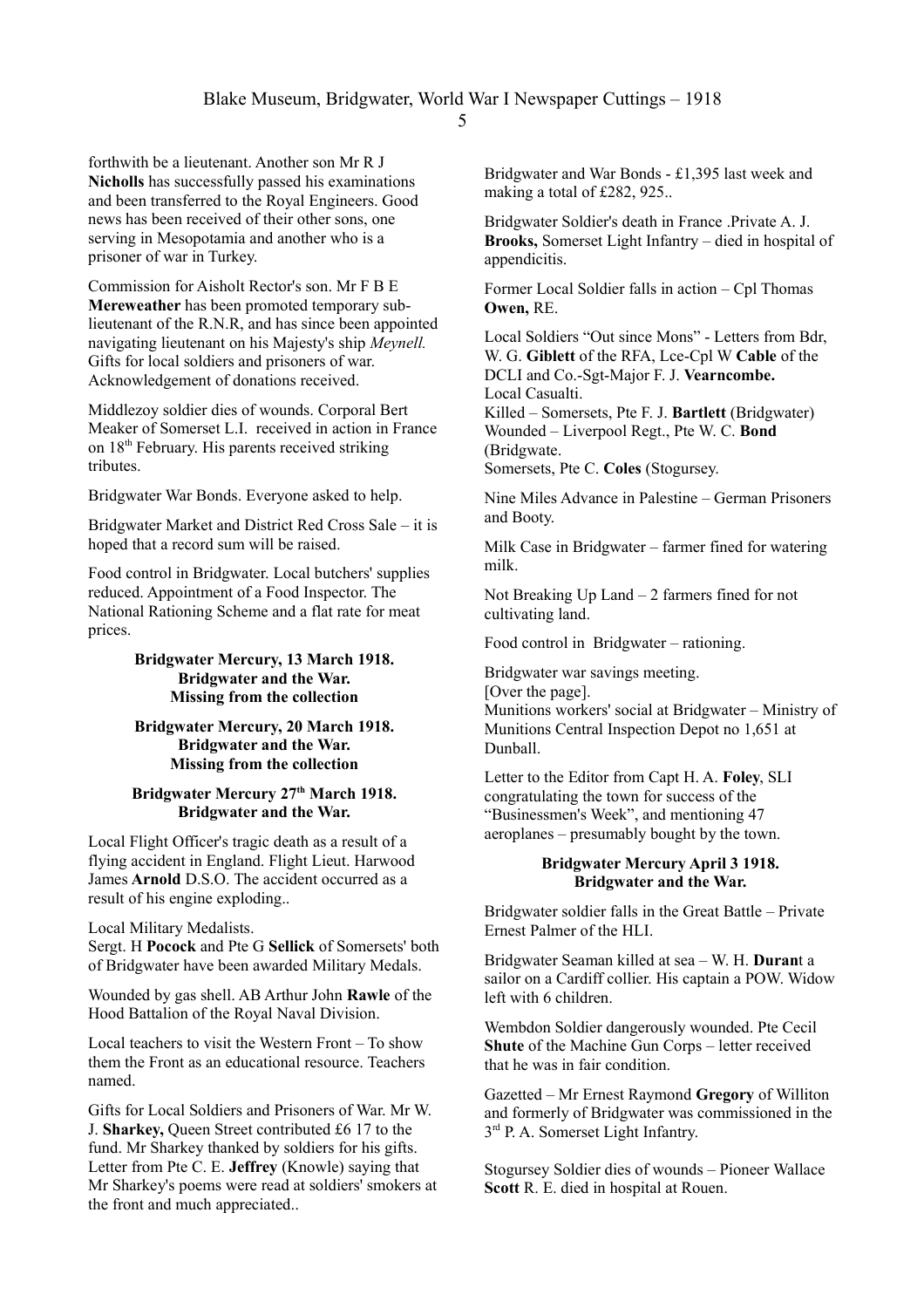An unfounded report – Report that Gunner Frank **Styler** of the RFA was a POW was found to be erroneous.

Enmore Soldier falls in action – Sapper W. E. **Wilkins**, R. E. of the Enmore Inn.

Bridgwater Men Wounded.

Rifleman Francis **Sellick** (Bridgwater) of the Kings' Royal Rifles.

Rifleman H. J. **Duckham** (Bridgwater) of the London Regiment.

#### **Bridgwater Mercury, 10 April 191. Bridgwater and the War.**

Local family's third bereavement in the war. Lance Copl F G **Caple** of Dragoon Guards killed in action. Mrs Francis **Caple** of Mount Street received notification that a third son had been killed.

Local Mons heroes – a further batch of names has been received.

Bridgwater soldiers win Military Medal. Lance-Copl Bert **Evis** of Somerset L.I. Attached to the Tank Corps has been awarded the Military Medal for bravery in the field. The Military Medal has also been awarded to Private E **Carey** (Wilts Regiment).

Bridgwater man's story of the great battle. Private Ernest **Phillips**, who is in hospital suffering from the effect of gas poisoning wrote to his parents Mrs J Phillips of Branksome Avenue describing his ordeal.

Bridgwater Assistant Master killed in action. Captain J M **Edgar** of South Staffordshire Regiment, who was an assistant master at Dr Morgan's school was killed in action March 22nd .

–

–

–

Bridgwater airman's success in France Second Lieut. S H P **Masding** has been made a lieutenant.

New appointment for Captain Penrose **Williams** D.S.O. He has been appointed as specialist in operative surgery at the No.4 General Hospital (British Expeditionary Force).

Bridgwater Officer missing. Captain Humphrey S **Burrington**, Somerset Light Infantry has been reported as missing..

Taken prisoner – Private Wallace **Cave**, a confectioner of Eastover was taken prisoner of war by the Germans during heavy fighting.

Another Bridgwater soldier wins Military Medal. Signaller Edmund **Carey** of Wilts Regiment has been awarded the Military Medal for gallantry in action.

Bridgwater men wounded. Mrs **Coles** of Chilton Street has received information that her husband was "gassed" and is now in hospital in Chichester. Mrs Ernest **Stock** of Rosebery Avenue, has been informed that her son Private D N **Stock** of the Berkshire Regiment was admitted to the general hospital at Le Touqet, France. Rifleman F C **Hector,** Kings R.R. From Union Street, has sustained a bullet wound in the right thigh. Private L **Burge** S.L.I. From Gordon Terrace has sustained shrapnel wounds in the left side. Private W C **Nicholls**, Devons, (a hairdresser in St John Street) sustained a shrapnel wound over the right eye. Private **Hall** S.L.I. from Edward Street was wounded in the left leg and thigh. Private Harry **Cave** of Somerset L.I. of Polden Street has been admitted to a London hospital suffering from severe gunshot wounds in the face. Private G **Carpenter** 1<sup>st</sup> battalion R.M. L. I. has been admitted to Cheltenham hospital suffering from slight gunshot wounds in the head and gas poisoning.

Enmore Soldier's death in action. Tributes have been paid to late Sapper W B **Wilkins** of Royal Engineers.

Westonzoyland soldier's remarkable escape from death. Corporal H G **Bawden** of Somerset L.I. has been wounded.

Huntworth soldier wounded. Sapper R. T. **Burnett** was wounded in France during heavy fighting. He was struck in the neck and left shoulder by fragments of a bursting shell and is now in hospital Eastleigh, Hants.

Bridgwater and the War Bonds. Total to date now £292,530.

Westonzoyland soldier dies from wounds. Lance Corporal A W **Rich** has died in hospital in France from wounds received in action on the Western Front.

Bridgwater Sailor drowned. Leading stoker E R **Bullock** R.N. Was drowned at sea after the destroyer he was on was sunk.

Wounded soldier's death at Bridgwater Hospital. Pte **Norris** of Wilts Regiment, originally from Somerton, had been very badly wounded and was brought to England on a hospital ship.

Local Officer's promotion Lieut H J Cann of the Tank Corps has been promoted to the rank of temporary captain.

## **Bridgwater Mercury April 17th 1918. Bridgwater and the War.**

Lieut. Arnold **Foster** of Castle Street has been wounded for a second time in Palestine..

Third son killed. Mrs F. **Caple** of 34 Mount Street has received notification that a third son, Lance Corporal Frederick George **Caple** of the Dragoon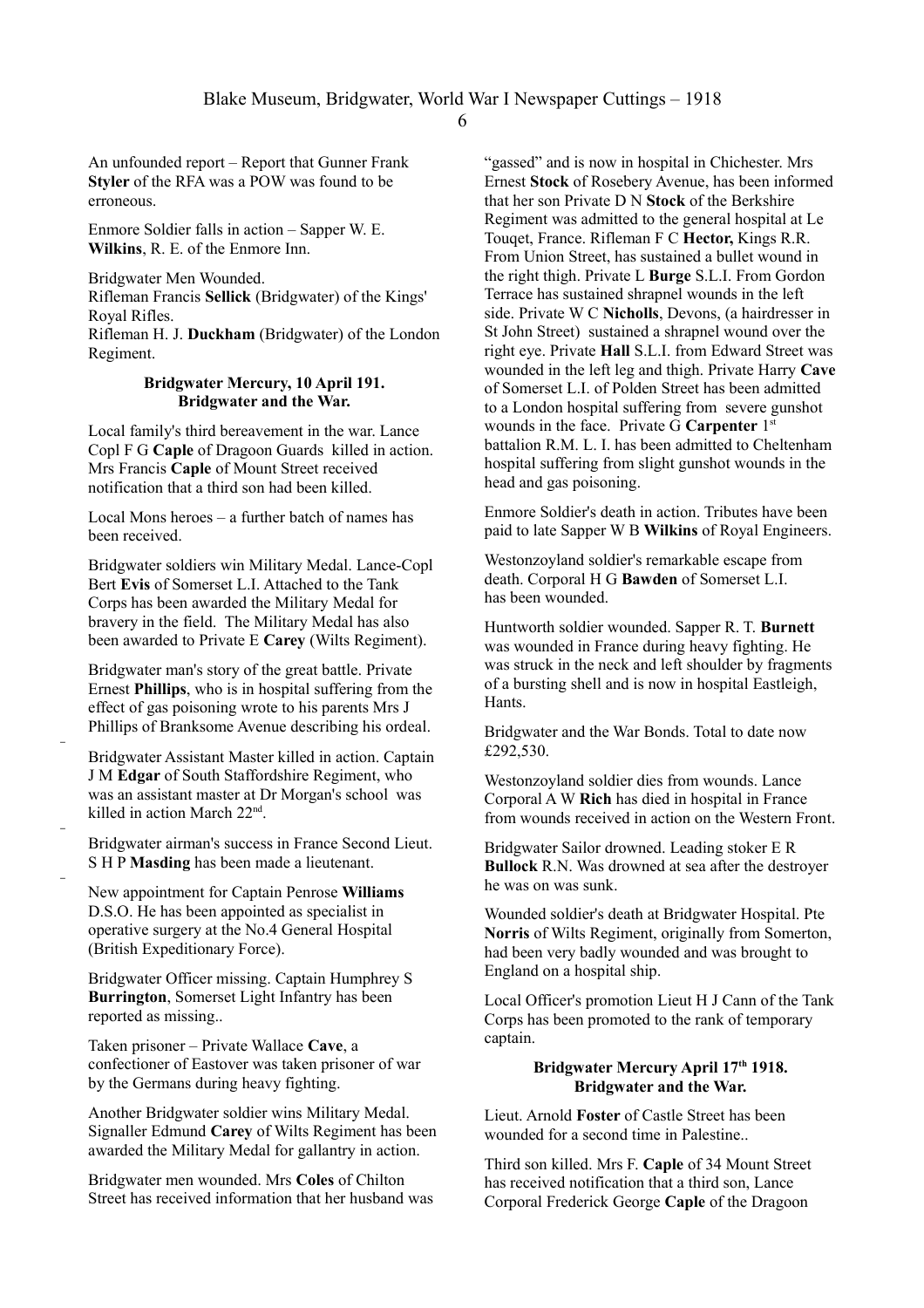Guards has been killed in action.

Bridgwater soldier's fate. Private Charles **Hucker** of Somerset L.I. Has either been killed or is a prisoner of war. Nothing has been heard for a month, but unofficial news has filtered through..

Officer dangerously wounded. Captain A V **Sully** of Machine Gun Corps, grandson of late Alderman Sully has been dangerously wounded in France. He is making progress.

Bridgwater wounded soldier's adventure. Private James Worthy **Perry** of Somerset L.I. From Bristol Road is in hospital in Chichester having been wounded in the chest. He succeeded in escaping from the Germans. He was saved by his pocket book and razor. He and two others escaped and dragged a wounded man with them.

Local soldier's death in Palestine. Mrs E **Davey** of St Mary Street received news that her son Private Henry **Davey** of Somerset L.I. died from injuries.

Local soldier falls in the great battle. Mr & Mrs A **Hill** of 88 West Street received news that their son Albert **Hill,** Lancashire Fusiliers was killed in action during heavy fighting in France.

"Still some slackers at home" Comments were made by a Mons veteran who said that young men at home ought to be ashamed of themselves.

Honours for Bridgwater men. The Military Medal has been awarded to Corporal A **Biddiscombe** of Somerset L.I., and the Croix de Guerre has been awarded to Private Lance Corporal James **Gambl.** of Somerset Light Infantry.

Bridgwater and War Bonds. Total to date £294,180.

Death of Local Prisoner of War Mr & Mrs Robert **Turner** of Barclay Street Bridgwater were officially informed of the death of Private Robert **Turner** of Somerset Light Infantry, whilst a prisoner of war in the hands of the Turk.

Comforts for local soldiers and prisoners of war Donations of £6 have been received, thanks were received for parcels of "smokes" and the Bridgwater Mercury.

Food Control in Bridgwater and District. A meeting was held and the price for milk was fixed. There is a local cheese shortage. Meat ration was discussed.

# **Bridgwater Mercury 24th April 1918. Bridgwater and the War.**

Lieut A E **Manchip** Royal Engineers has been severely wounded and is in hospital in Boulogn.

Local Officer taken prisoner. Mr R **Foley** of

Dodington, Nr Bridgwater received a notification that his son Captain H A **Foley** of Somerset Light Infantry had been reported missing but was alive and well and was a prisoner of war..

Bridgwater man's long and meritorious service. Mr and Mrs James **Tucker** of 77 Bristol Road received a large photograph showing their son and a silver plate inscribed in recognition of the long and meritorious service of Driver Thomas Willie Maynard **Tucker**. He has been in the army for seven year.

Local Mons veteran killed in action after being wounded five times, and gassed. Mrs **Jennings** of Barclay Street received news of the death of her son Lance Corporal David **Jennings** of the Somerset Light Infantry, killed in action during severe fighting at St Quentin.

Bridgwater soldier dies of wounds - Private E. W. **Prew,** Welsh Fusiliers.

Local young soldier's severe wounds – Private Bernard John **Dosson**, Wilts Regiment.

Local Sapper dies of wounds – Sapper Arthur **Storey** RE.

Local solder killed in Palestine – Lance Sergt C. **Turner**, Somerset LI. Went to India at the start of the War (aged 17) with the Territorials.

Capt. Humphrey **Burrington** – now recorded as POW in Germany.

Bridgwater Man Missing – Pte C. H. **Spriggs** of the Leicester Regiment.

A Missing Bridgwater Soldier – Private E. **Haysham**  reported missing in Palestine 22 November 1917. His wife had received a letter from a fellow soldier saying he had seen him wounded..

Wembdon Soldier Wounded – Lce Corporal Bert **Merchant** (Regiment not stated). Parents notified by the War Office. Their elder son, Willie, was wounded in Palestine, but later contracted pneumonia from which he was recovering..

Wounded and a Prisoner – Corpl J. **Young** of the Royal Irish Rifles, wounded and POW in Germany,. He had been wounded in the Dardanelles.

Dangerously wounded – Gunner J. C. **Galley** of the Royal Garrison Artillery, dangerously wounded in the head and in hospital at Boulogne. He had been twice gassed and had been home on leave a fortnight before.

Young Enmore Soldier Killed – Private Herbert Leslie **Hucker** of the Worcestershire Regiment killed in action in France, aged 20 years.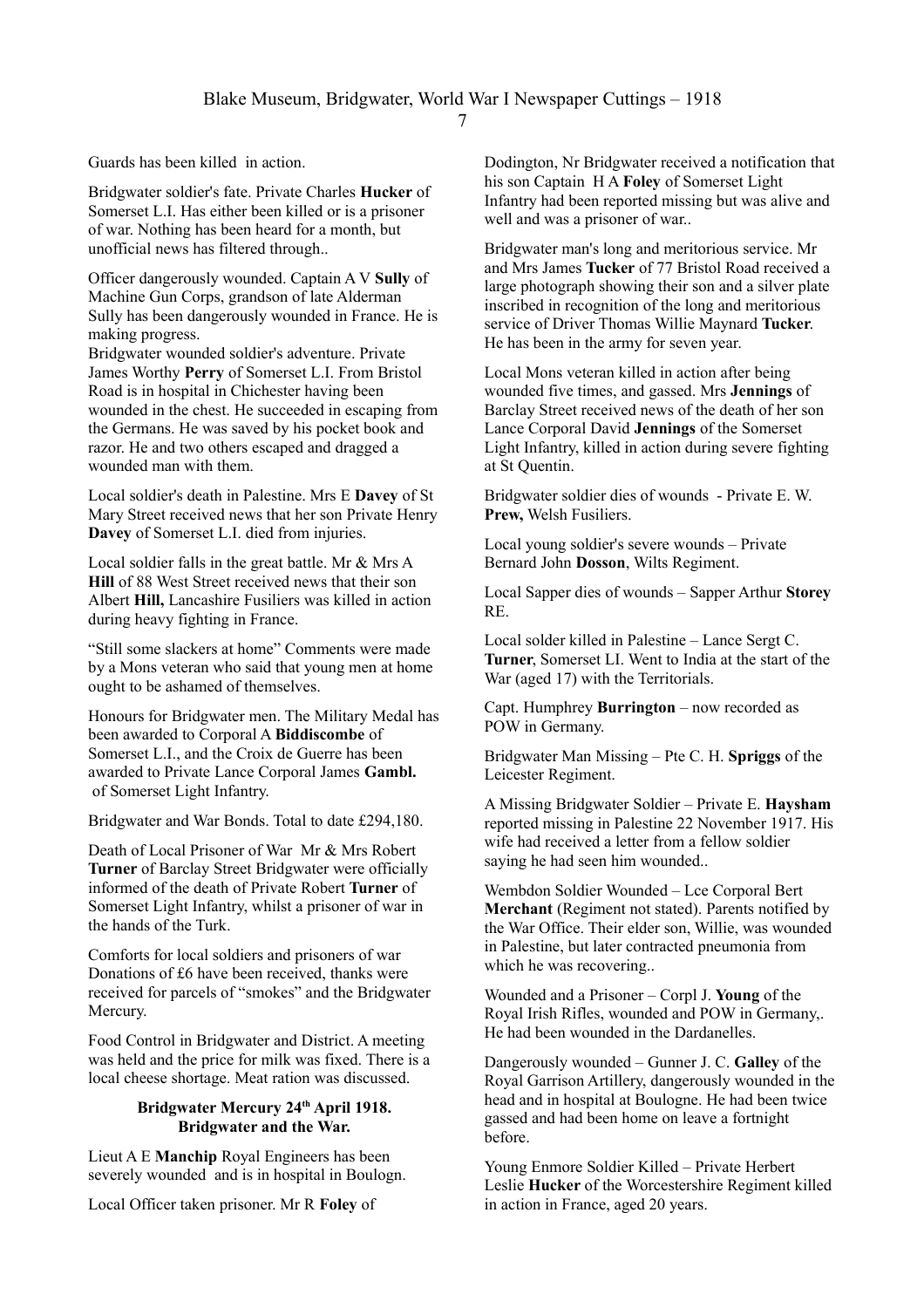D. C. M Award – 23115 (A./C. S. M.) E **Chidgey**, RE (North Petherton).

Local Commission – Mr G. T. **Eveleigh** of Northfield, Bridgwater, Joined 1/5 SLI in September 1914, then attached to the first Indian Army Corps. Active service in Mesopotamia. Went to Egypt for training for Commission. Now in RAF.

Sale of War Bonds in Bridgwater. Last week's total £4,505, making total £298,685.

### **Bridgwater Mercury 1 May 1918. Bridgwater and the War.**

Killed in Palestine, Private Frank **Emery** of Somerset Light Infantry, whose mother lives in Redgate Street was killed in action recently in Palestine. He was 20 years old.

Bridgwater men missing. The following men have been reported missing:

Private Alfred Henry **Collard**, Somerset Light Infantry.

Private Sidney **Hamber**, Somerset Light Infant. Gnr Harold Frances **Margetts**, Lewis Gunner in the Worcestershire Regiment.

Through sixty engagements. Colour Sergeant Major Frank **Lang**,  $8<sup>th</sup>$  Somerset Light Infantry is now home on six month's duty and is stationed at Taunton. He was in France three years and eight months,. He possesses the Meritorious Service Medal, the Mons Star and the Belgian Croix de Guerre. He has been through sixty engagements and was wounded twice..

Died in Germany. Private Harold **George** Joy, Grenadier Guards died whilst a prisoner of war in Germany. He was 25 years old and had previously been posted as missing.

Local Dispatch Rider wins Military Medal.. Corporal F **Rich** a dispatch rider with Royal Engineers has been awarded a Military Medal for meritorious service on the Front. He was wounded but remained on duty. A letter was received stating that he was in hospital in France suffering from gas poisoning.

Death from wounds. Private Bertram Mudge **Wilkinson**, of Wembdon, formerly of Wilkinson & Leng died in hospital in France from gunshot wounds. He was 32 years of age.

Local prisoners of war. Soldiers previously reported as missing are now found to be prisoners of war. Private A E **Mead** of Wiltshire Regiment; Lance Copl William **Squire,** Somerset Light Infantry; Private Tom **Lynham,** Somerset Light Infantry; Lance Copl W J **Davis**, Oxford & Bucks Light Infantry; Private

Fredk **Lancaster** of Somerset L.I.; Private George **French** of Somerset L.I. Able Seaman Edward **Wilkins**, Royal Naval Division; Private W **Burston**, 7 th Batt. Somerset L.I. And Sergeant Wm. **Allen**, Somerset Light Infantry..

Old Morganian dies of wounds. Lieut. T. D. **Williams** died in hospital of wounds received during a German offensive..

Spaxton soldier's severe wounds. Private Ernest **Burland**, Regimental Police, King's own Yorkshire Light Infantry was severely wounded in action and is now in a French hospital. His leg has been amputated and his right arm badly wounded.

Charlynch soldier falls in action. Gunner Charles **Webber** of Royal Field Artillery was killed by a shell.

Wounded: Pte. W. H **Puddy** of Suffolk Regiment has been wounded and admitted to hospital in Boulogne. In France.

Miss Ann Hopkins sent an interesting letter of her experiences in France where she had been on clerical duties for the W.A.A.C.

Local man wins Military M. Pte. C H **Bawden** of S.L.I. Has been awarded the Military Medal.

Bridgwater man Company Sergt.-Major **Loxton** S.L.I. Was wounded and admitted to hospital at Kantsra received whilst in action in Palestine.

Bridgwater Officer seriously wounded. Lieut. Cecil M. **Babbage** of the Royal Field Artillery has received a severe gunshot wound in the left forearm and is Boulogne Hospital.

Dangerously wounded local soldiers, Three soldiers who had been previously reported as dangerously wounded have now been reported as making satisfactory progress: Lieut. A. E. **Manchip**, Pte. B. J. **Dosson** and Gunner J C **Galley**.

Enmore soldier missing. Lance Corporal William James **Hodge**, Machine Gun Company is missing, possibly capture.

Broomfield Sergeant killed in action Sergt Fredk. **Dolling** of the Somersets was killed in action. He had previously been awarded the D. C. M.

Wounded in Palestine: Private F H **Fudge** of Somerset L.I. was wounded in Palestine and admitted to hospital in Kantara suffering from a gunshot wound in his right thigh, the third occasion he has been wounded.

Local Australian seriously gassed. Pte Henry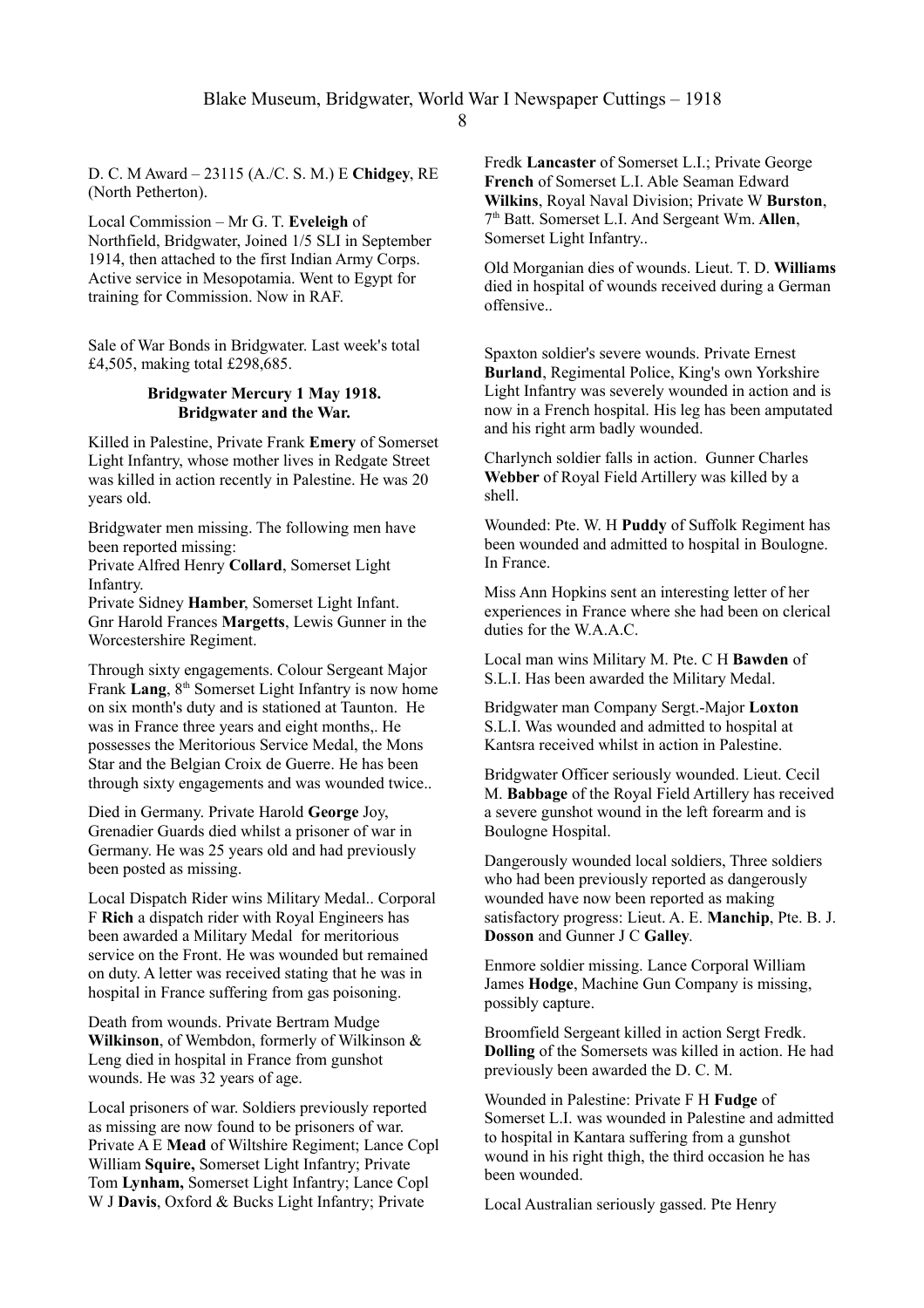**Morgan** of the Australian Force was severely gassed whilst serving in France. He was admitted to hospital in Cheltenham.

Three Puriton soldiers fall in action: Signaller Sidney Gordon **Dyer** R.F.A. Private Henry James **Parsons** Kings Dragoon Guards aged 21 years, and Private James **Chidgey**, Somerset L.I. Aged 21 years.

Burtle man killed in action Fred **Clarke** of R.F.A. Killed by a shell splinter. Sale of War Bonds in Bridgwater. This week sales were reported to a sum of £1,185, making a total to date of £299,870...

Aeroplane descent near Bridgwater A biplane piloted by Lieut. S **Round** (Australian Flying Corps) came down in a field near North Petherton.

#### **Bridgwater Mercury 8th May 1918. Bridgwater and the War.**

Killed in action. Private Robert **Pocock** of Victoria Road North Petherton who was attached to a Labour Battalion in France was killed in action.

Local soldier falls in action. Lance-Corpl J L **Fursland** of Gloucester Regiment has been reported as killed in action.

Bridgwater men missing.

Private F **Andrews**, Cyclist Corps; Private H **Preece** of Royal Berkshire Regiment; Rifleman E **Cheriton** of Kings Royal Rifle Corps; Private Cecil **Day** of the Somersets'; and Lance Corporal Robert **Beer** of the Gloucester Regiment.

Wounds of local officers. Lieut A M **Foster** of Somerset L.I. Has after all only been slightly wounded and remains on duty. Lieut Cecil M **Babbage** of Royal Field Artillery had a bad week and has undergone a small operation following his wound.

Local Men Wounded. Private F H **Wills** Somerset L.I. Was wounded in Palestine and was admitted to hospital in El Arish. Private George **Young** of Somerset L.I. has been wounded in Palestine being shot in the right arm. Lance Corpl W H **Hook** of Somerset L.I. Has been admitted to hospital in El Arish suffering from gunshot wounds to the thigh and leg. Corpl. William **James** of Machine Gun Corps (Cavalry) was admitted to hospital In France suffering from gas shell wounds in the chest and face. Rifleman W **Pitman**, Rifle Brigade received a shrapnel wound to the left thigh whilst in France, he is now in hospital in Manchester.

Unfounded Report of Desertion -Mrs **Hill** of 24 Wellington Road, Bridgwater, denies her husband is a deserter and quotes a letter from his CO..

Funeral of Mons man in Bridgwater. Death from pneumonia of Cpl Stephen **Reed** of West Street. Fought at Mons. Died at Netley, Funeral at Holy Trinity, Burial at Wembdon Road Cemetery with full military honours..

Soldier's death at Bridgwater Hospital – Private Clarke of Leeds, serving in the Yorkshires, died as the result of being gassed. Body sent to Leeds for burial.

A Local Commission. 2nd Lieut Charles Reginald **Trelease**, son of Mr & Mrs Chas **Trelease**, The Ferns, Taunton Road, gazetted to the Duke of Cornwall's Light Infantry. Joined up in September 1914, twice invalided home.

Local Prisoners of War – Article gives details of service. Worth further investigation. Private Edward W. **Brewer** of the Somersets Private Ernest **Ware**. His brother Pte Thomas **Ware**

not heard from since 20 March. Private George William **Cockerell** of the Sherwood Foresters. His brother was killed 6<sup>th</sup> November 191. Private Wallace **Cave** of the Highland Light Infantry Private S. **Palmer** of the Wiltshire Regiment. His brother Pte Walter Henry **Palmer** killed about a year ago.

With the A.S. C. in Palestine – Letter from Staff-Sergeant-Major P. **Kendal.**

Gifts for local soldiers and prisoners of war – Mr **Sharkey** – letters of acknowledgement.

Bridgwater man killed in action - Sapper L. C. **Jarvis**, R.

Bridgwater man wounded in Naval Raid – Corporal **Lockyer** wounded at [Zebrugge].

Wounded and a Prisoner of War – Private Thomas **Barrington**, Somerset Light Infantry.

Moorlinch Sergeant Missing – Sergt Wm. **Brown**, Royal Marines Light Infantry went missing in France 24 March. Fought at Gallipoli – with brief biography..

Posthumous Award of Military Medal – Private W. J. **Adams**, Somerset Light Infantry, killed in Palestine 6 November 1917.

War savings in Bridgwater - £6,065 last week bringing the total up to £305,935. Has list of savings in Somerset towns..

[Reverse side].

Bridgwater Borough Tribunal and Bridgwater District Tribunal – very interesting evidence from men and employers who wished to appeal call up..

Men of 44 – Interesting summary of the fitness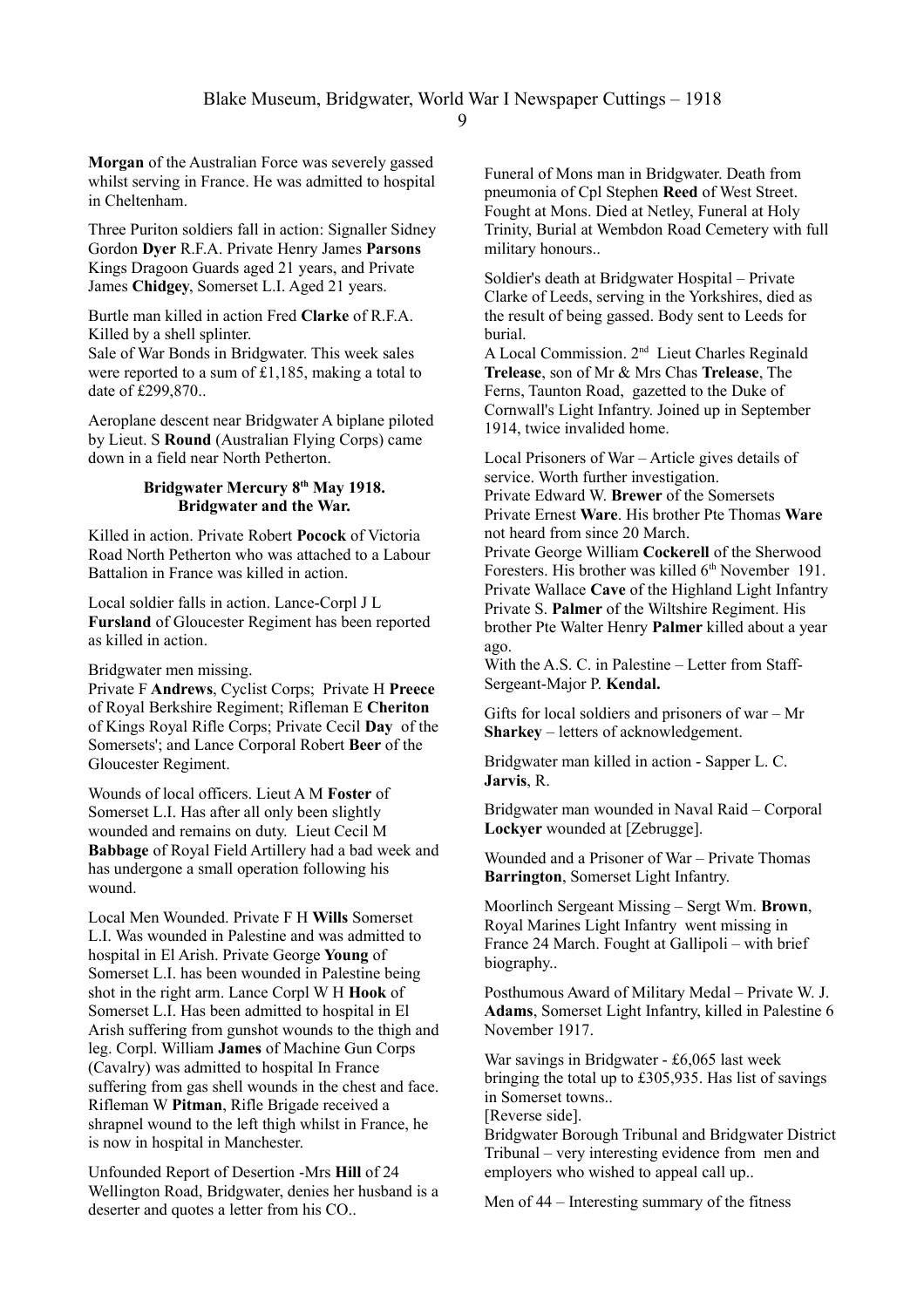categories.

# **Bridgwater Mercury, 15 May 191. Bridgwater and the War.**

Local Officer's Death in Hospital - Capt R. Y. **Foley**, RAF. Died at Netley of the effects of pneumonia. Buried at Netley – good obituary. His brother, Lieut G. R. **Foley**, died of wounds about a month ago..

Bridgwater Men Missing.

Pte John **Valentine** of Bristol Road, Devons then Somersets

Pte Charles **Winter**, Somerset L. I. - Biog and letter Pte Ernest **Storey**, Wiltshire Regt – Biog. Lce Cpl T. H. **Trunks**, Essex Regt – Biog.

Town Councillor's Son's Death in India – Pte Lesley **Goodland** died of Malaria – Biog.

Prisoners of W.

Pte T. A. **Wedlake**, Somerset L. I. - Biog. Rfn Jack **Hembry**, King's Royal Rifles – Biog. Pte Harold Francis **Margetts**, had been reported missing 2 weeks ago.

Pte Clifford **Spriggs**, Leicestershire Regt – Wounded – Biog.

Wounded

Sapper R. J. **Horwill**, RE, in hospital with a knee wound

Despatch rider F **Rich**, RE, MM, now at Victoria Hospital, Netley suffering from gas poisoning, burns and bronchit.

Pte Walter John **Lynham,** Highland L. I. In hospital at Rouen suffering from gas.

Local Soldier Falls in Palestine – Pte Wm Norman **Wellman**, Somerset L. I. Killed 11 April aged 20- Biog.

Military Medal for Local Canadian – Pte Fred **Manchip** awarded the Military Medal for firefighting in an ammunition dump..

Local Australian's Death and Funeral – Pte Henry **Morgan** of the Australian Infantry. Died of the effects of gas. Died at New Court V.A.D. Hospital, Cheltenham and buried at Wembdon Road Cemetery – Biog.

Death from Wounds – Sgnlr **Sydney** , Northants Reg.

Sale of War Bonds in Bridgwater - £935 in week, total £306,870.

[Reverse].

Somerset Appeal Tribunal, Bridgwater district cases – interesting detail.

# **Bridgwater Mercury, 22 May 1918. Bridgwater and the War.**

The Late Captain F. Y. **Foley** – Military Funeral at Netley [ See last week].

Bridgwater Soldier's Death – Local Officer's Tribute – Lce Sergt Clifford **Turner**, Somerset L. I. - letters of sympathy.

Death of Bridgwater military medallist – Cpl J **Rich**, MM -[See last week].

Former Bridgwater Man Killed in Action – Driver George **Parsons**.

Bridgwater Soldier wins the Military Medal – Bdier Tom **Maaer** of the R. F. A. - Bio.

Wounded and a Prisoner of War – Pte Hubert **Preece**, Royal Berks Regt – letter.

Cannington Prisoner of War.- Mrs **Short** of Cannington's husband.

Local Soldier's Gassed-Sapper F **White** RE Pte Walter John **Lynham** [See last week].

# **Bridgwater Mercury 29 May 1918. Bridgwater and the War.**

Military Medalist's Funeral – Cpl J. Rich MM [See last 2 weeks.

Local Soldier's Death in Palestine – Officer's Tributes- Pte F. **Emory**, Somerset L. I. - Letter.

Gallant Durston Lad Killed in Action – Victor Willie **Mayled**, RMLI killed at Zebrugge – Biog.

Local Man Gassed – Pte E. H. **Clarke** of the North Staffordshire Reg.

Cannington Man Severely Wounded Cpl T **Evans** in hospital at Manchester.

Wembdon Man a Prisoner – Pte Cecil F **Day** of the Somerset.

North Petherton Prisoner of War - Cpl E **Hawkins** – biog.

Mentioned in Dispatches – Lieut (Acting Major) T. F. **Hamlyn**.

Bridgwater Prisoner of War – Pte **Porte.**

Gifts for local Soldiers and POWs – Mr **Sharkey**.

Bridgwater and War Bonds - £2,330 last week, £305,390 last week..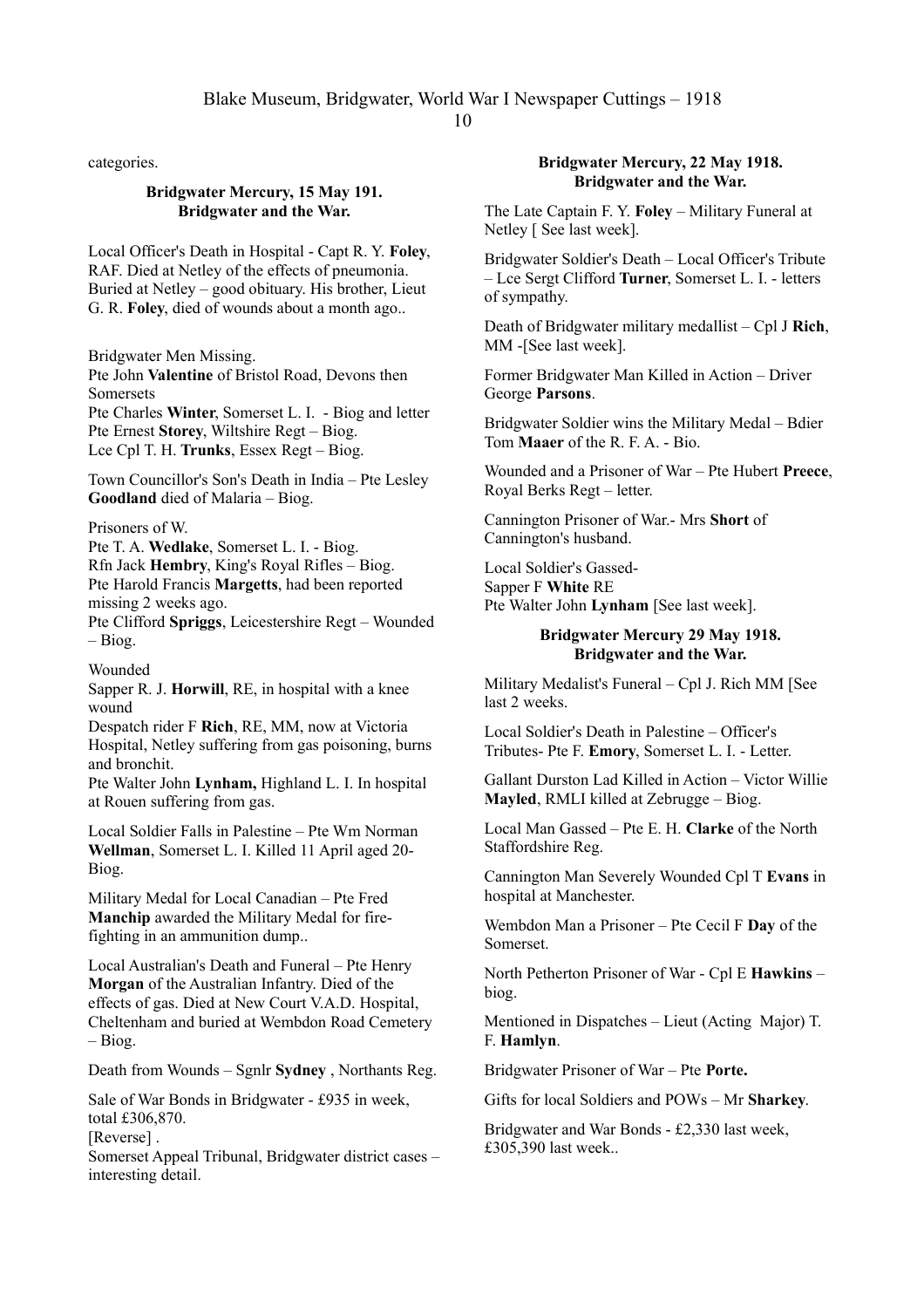# **Bridgwater Mercury 5 June 1918. Bridgwater and the War.**

Military Cross for Local Officer – Temporary Lieut. (Acting Captain) Henry Arthur **Foley**, Somerset Light Infantry.

Mentioned in Dispatches. Capt. E F Browning of West Somerset Yeomanry appears in a list of special mentions in dispatches..

Bridgwater Townsman's brother's death. Mr William John **Bryant**, brother of Mr Edwin **Bryant** of Eastover has died of fever. He was in the South African Forces.

Promotion of a Stogursey Officer. Second-Lieut. Ernest **Bartin** has been promoted to lieutenant in the Royal West Surrey Regiment.

Local officer wounded. Second-Lieut. Leonard Guy **Bradfield** of the Worcester Regiment was admitted to 8<sup>th</sup> General Hospital Rouen on May 28<sup>th</sup> suffering from a gunshot wound.

Local Prisoners of War: Private Stanley **Marchent**, Coldstream Guards; Private Edward **Brewer** of the Somersets; Pte. F. **Andrews** of the XI Cyclists Corps; Lance-Corporal Thos. Henry **Trunks** of Essex Regiment.

Bridgwater and the Sale of War Bonds. Sale last week were in the sum of £4,470, bringing the total to £309,860.

Tribute to local Australian: Private Henry **Morgan**, who died recently at Cheltenham of gas shell poisoning, has had a tribute erected over his grave in Wembdon Cemetery..

Killed in Palestine: Private James **Chedgey** of Somerset L.I. Died of wounds received in action. Mrs Chedgey has received several letters giving particulars of her son's death..

Bridgwater Man missing: Gunner A E **Hale** has been missing since March.

Bridgwater Native's death in India. News was received of the death of Private William **James** as a result of an attack of fever while serving in India.

Chilton Polden Military Medallist: Lance-Sergt. A **Porter**, Cornwall regiment has been awarded the Military Medal.

# **Bridgwater Mercury 12th June 1918. Bridgwater and the War.**

Local soldier dies of wounds. Sapper Albert **Baker** Royal Engineers, died as a result from wounds received in action in Salonica.

Bridgwater Soldier wins Military Medal for gallantry in Palestine: Lance-Corporal Percy **Hughes** of Somerset L.I.

Bridgwater Men Wounded: Private F **Heard** of Worcester Regiment; Private Herbert **Routley** of Mechanical Transport.

Bombed in Hospital; Signaller Henry **Creswell** was an inmate of one of the Red Cross Hospitals in France when the hospital was deliberately bombed by German airmen. He had a lucky escape. Local Australian gassed; Private Wilfred **Tapscott** of the Australian Imperial Force has been admitted to Reading hospital suffering from gas poisoning in France.

Local Men officially presumed dead. Private William Henry **Geen** of Devon Regiment, and Able Seaman Horace **Bell** of Howe Battalion, Royal Naval Division have now been presumed to be dead..

Gifts for Local Soldiers and Prisoners of War. There have also been gifts of cigarettes and poems.

Local Prisoners of War: Pioneer Sidney William **Chapman** of the Hampshires and Private Ernest **Storey** of Wilts Regiment have now been reported as Prisoners of War.

Bridgwater and the sale of war bonds. The sale of War Bonds last week represented a sum of £4,446, bringing the total to £314,300.

## **Bridgwater Mercury 19th June 1918. Bridgwater and the War.**

Killed in an enemy air raid: Private Percy John **Grey**  of the Royal Naval Air Service was killed at Dunkirk on June 6<sup>th.</sup>

Badly Wounded Pte Hedley **Gillson** attached to the Oxford and Bucks Regiment had been admitted to hospital in France where he had both legs amputate.

Wounded and a Prisoner, Sergt. G F **Bell** of South African Scottish is wounded and a prisoner of war.

Private B. Glyn **King**, Machine Gun Corps has been wounded and has been operated on at a French hospital.

North Petherton man killed. W. Wilfred **Ridge** of D Battery Royal Field Regiment.

North Newton soldier Private Oliver Metford **Parsons** of Somerset Light Infantry died at Ipswich Hospital Suffolk as a result of gas poisoning in action in France.

Local Prisoners of War: Private J **Valentine** of Somerset Light Infantry; Private A **Hale**; Private C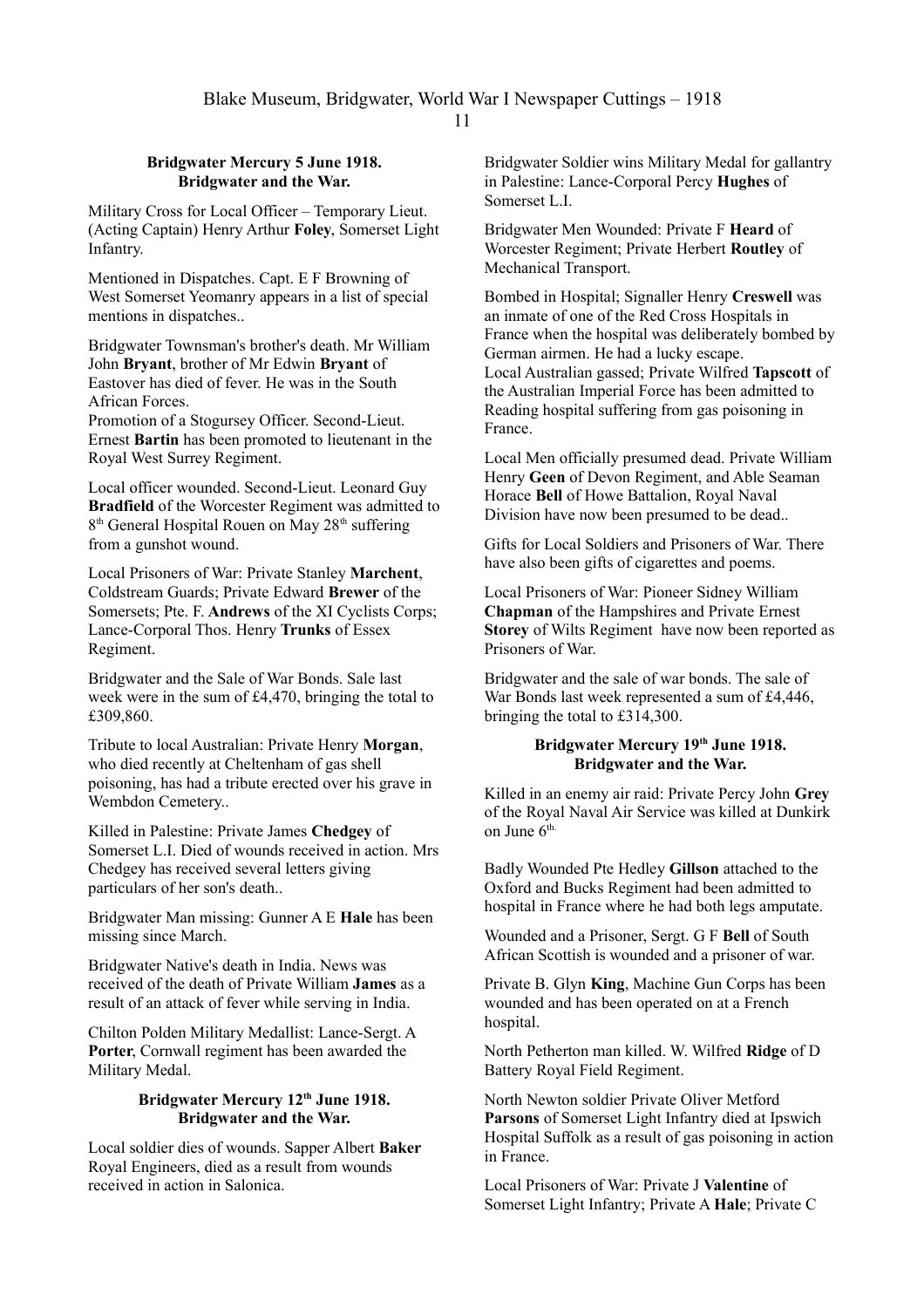**Hucker** Somerset L.I.; Lance-Corpl William **Squire.**

Sale of War Bonds. The War Bonds sold through Bridgwater banks last week represented a sum of £1,970, bringing the total to £316.27.

Somerset Appeal Tribunal. The following were given exemptions: Leonard **Atwell** for six months, and Cuthbert Lane for four months. Exemption was refused to Herbert **Hector**. An appeal was supported in respect of Richard James **Coates** of Burrowbridge.

# **Bridgwater Mercury 26th June 1918. Bridgwater and the War.**

Old Campaigners exploits on the battlefield – Mr C G **Hurley,** a former Fiddington man has received a communication giving particulars of the exploits of Sergt. **Webber,** who served throughout the Zulu campaign. He distinguished himself in Gallipoli by keeping the enemy at bay..

Bridgwater Rifleman killed in action. Rifleman John **Bell** of the London Regiment was killed in action in France.

Death from Wounds: Pte Hedley **Gilson** of the Oxford and Bucks Regiment died at the Casualty Clearing Station in France.

Bridgwater Winner of the D.C.M. Brother Lance-Corpl Frank **Pride** received high praise from his superior officers and received the coveted D.C.M. He was honoured at the Oddfelllows Hall in Bridgwater, and he was presented with gift.

Local Man Gassed: Gunner W G **Robins** R.G.A. Is now in hospital in Brighton having been gassed in France. His family live in Monmouth Street.

Killed by enemy bomb. Shoeing Smith Wilfred **Ridge** of the R.F.A. Was killed in action in France on  $27<sup>th</sup>$  May when a German aeroplane came over dropping bombs.

Bridgwater and the Sale of War Bonds. The sale of Bonds this week amounted to £4,160 – the total for Bridgwater is now £320,436.

## **Bridgwater Mercury 3rd July 1918. Bridgwater and the War.**

Bridgwater Man Gassed. Gunner A. **Trunks** of Royal Horse Artillery has sent a letter to his father saying that he is now in hospital in Napsbury, St Albans, England, suffering from gas poisoning and trench fever. He has been wounded twice previously..

Local Soldier dies at Salonika. Driver Henry Samuel **Rossiter** of the Army Service Corps died on 16<sup>th</sup> June of injuries received. He was 20 years old.

Local Military Medals .News has been received that Bombardier T **Maeer**, R.F.A. and Corpl F **Rich** R.E., both of Bridgwater have been awarded the Military Medal.

Gallant Conduct Recognised. Private R **Biddiscombe** of Royal Irish Regiment who is serving in France, has forwarded a vellum document to his father as recognition of his gallant conduc.

Stogursey man wounded in Italy: Crpl Seymour **Rymer**, Sherwood Foresters has sent a letter to his wife saying he is in hospital in Italy suffering from wounds to his right cheek and arm.

Stogursey Prisoner of War. Corpl W **Fish** has sent a postcard to his wife stating that he is a prisoner of war. He was on the Western Front for some time and was involved in heavy fighting

Wounded at Salonica. Driver S **Radford** of R.F.A. Was wounded in the leg on  $9<sup>th</sup>$  June whilst serving in Salonica and has been admitted to hospital.

Bridgwater and the Sale of War Bonds. The sale of War Bonds through Bridgwater banks for the week represented a sum of £3,195 – bringing the total up to £323,63.

# **Bridgwater Mercury 10th July 1918. Bridgwater and the War.**

Captain Vincent Coates, son of Dr C M **Coates**, the well-known Bridgwater and International rugby player has been reported as seriously ill with dysentery in Salonica.

Missing Bridgwater Soldier. Private A H **Collard** of Somerset L.I. has now been reported as a prisoner of war in Germany.

Death of Corporal H J **Barnes**, Royal Fusiliers. He was reported as missing, but his parents have now been officially notified of his death..

Lost at Sea. Engine Room Artificer Harold William **Carey** of the Royal Navy has lost his life while on duty on one of H.M. Ships..

Local Commission. Mr H M **Llewellyn** has been given his commission as second-lieut in the Somersets after six months' training with a Cadet Battalion at Fleet.

Bridgwater and War Bonds.

The Sale of War Bonds through Bridgwater banks for the week ending  $6<sup>th</sup>$  July represented a sum of £7,520 bringing the total up to £331,15.

# **Bridgwater Mercury 17th July 1918. Bridgwater and the War.**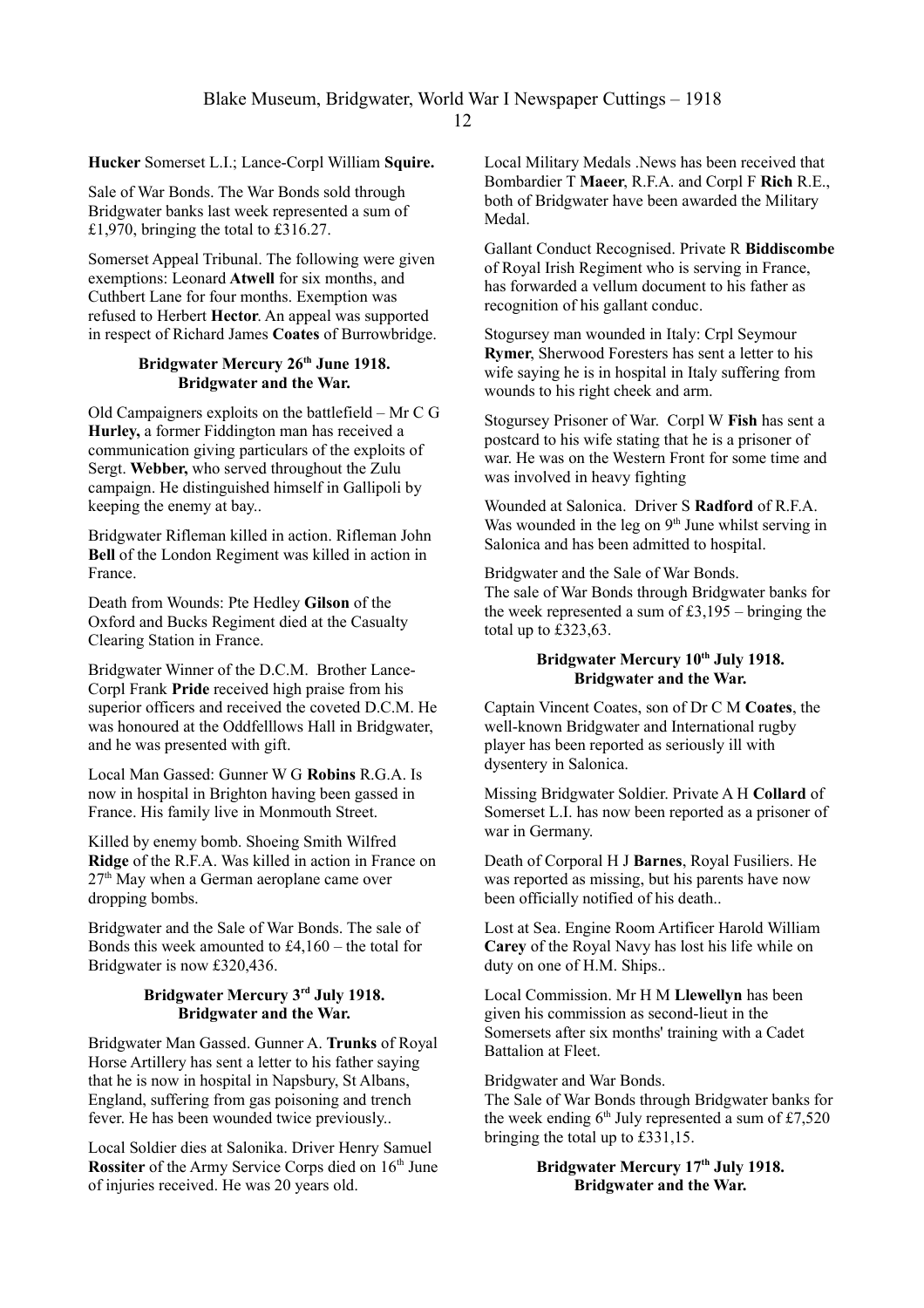Awarded the M. C. – Capt A. V. Sully (Machine Gun Corps).

A Bar to D. S. O. - Lieut Col John H **Prior**, Son of Mr Edward H. Prior, late of Bridgwate.

Local Officer Promoted – Lieut A. M. **Foster** made acting-captain.

Bridgwater Officer seriously ill in France - Capt Lionel **Jones** M. C. Royal Fusiliers suffering from pneumonia. Parents visited him. Local Officer's Progress – Lieut G. L. **Rowe**, Machine Gun Corps. Had leg wound 21 June.

Bridgwater Soldier's death in hospital – Pte. Frank Herbert **Perrett**, Dorset Regiment. Died at Tidworth Military Hospital from pleurisy and blood poisoning– useful biography.

Wounded – Pte. Albert John **Marks**, Cheshire Regiment suffering from gunshot wounds received 1 June. Employed at Somerset Wicker Works.

Bridgwater Soldier Missing – Pte Edgar **Burgess**, a machine gunner in the Devon Regiment missing since 26 May...

Bridgwater and War Bonds – to week ending 13 July 1918 £1,920, total £333,07.

Food control in Bridgwater – Notice of next meeting -useful info.

### **Bridgwater Mercury 24 July 191. Bridgwater and the War.**

Awarded the Military Medal. Private W H **Matherick**, Welsh Machine Gun Corps and a previous resident of Bridgwater has been awarded the Military Medal for gallantry and devotion to duty in the field.

Bridgwater Soldier Honoured. Sergt. Henry **Duddridge**, Tank Corps has been awarded the Croix de Guerre by the King of Belgium.

The late Pte F H **Perrett** whose death occurred at Tidworth Military Hospital was given a funeral at Bristol Road Cemetery last Tuesday with full military honours.

Local Soldier's Death in Hospital. Pte W H **Taylor,** Essex Regiment. The death occurred at Northampton Military Hospital last week of Private Walter Henry **Taylor.** He had served in France where serious internal trouble had developed and he was invalided home.

Local Soldier's death in Germany. News has been received of the death of Lance-Cpl Robert **Beer,** Gloucester Regiment whilst a Prisoner of War in

Germany. His left leg had been amputated and blood poisoning had set in with fatal results.

Death of another Burtle Soldier. Driver James **Fear**  passed away in one of the hospitals in France from pneumonia.

Missing Stogursey Soldier now presumed killed. Private Alfred **Kable**, Devon Regiment had previously been reported as missing at Salonica, and it has now been concluded that he was killed.

Bridgwater and War Bonds. The sales of War Bonds through Bridgwater banks for last week represented a sum of £4,040, bringing the total last Saturday to £337,11.

> **Bridgwater Mercury, 31st July 1918. Bridgwater and the War. Missing from the collection**

### **Bridgwater Mercury, 7 th August 1918. Bridgwater and the War. Missing from the collection**

### **Bridgwater Mercury 14th August 1918 Bridgwater and the War.**

Today's British Official Communique. On the battle front our troops effected further improvements in the positions held by them north of Roye Road and on the north bank of the Somme, and they have captured additional prisoners.

Local Officer's illness. It has been announced that Captain Lionel **Jones** MC who had been dangerously ill with pneumonia is now out of danger.

Awarded the Military Cross. Lieut F. F., **Edbrooke,** Yeomanry. He took command of his company and led it throughout the day with the greatest gallantry..

Soldier's death in Palestine. Acting-Cpl T. **Jennings** Somerset L.I. Serving with the Egyptian Expeditionary Force died of wounds on July 27<sup>th</sup>.

Local "Mons Star" Men to include Lance-Corporal W H **Margetts**, Devon Regiment, who fell in action in 1915.

Death from wounds. Pte M S **Selway** of 90 Barclay Street, of the Hants Regiment has died of wounds received whilst serving in France.

Young Soldier dies in Italy. Second Air Mechanic Sydney A G **Smith**, R.A.F. Attached to a battery of the Royal Garrison Artillery died at the age of 20 years, formerly a scholar at Dr Morgans's School.

Missing for nearly five months. The parents of Private S **Hamber** received a letter stating that he is a prisoner of war at Stammlager, Stendal Germany. He had previously been reported as missing.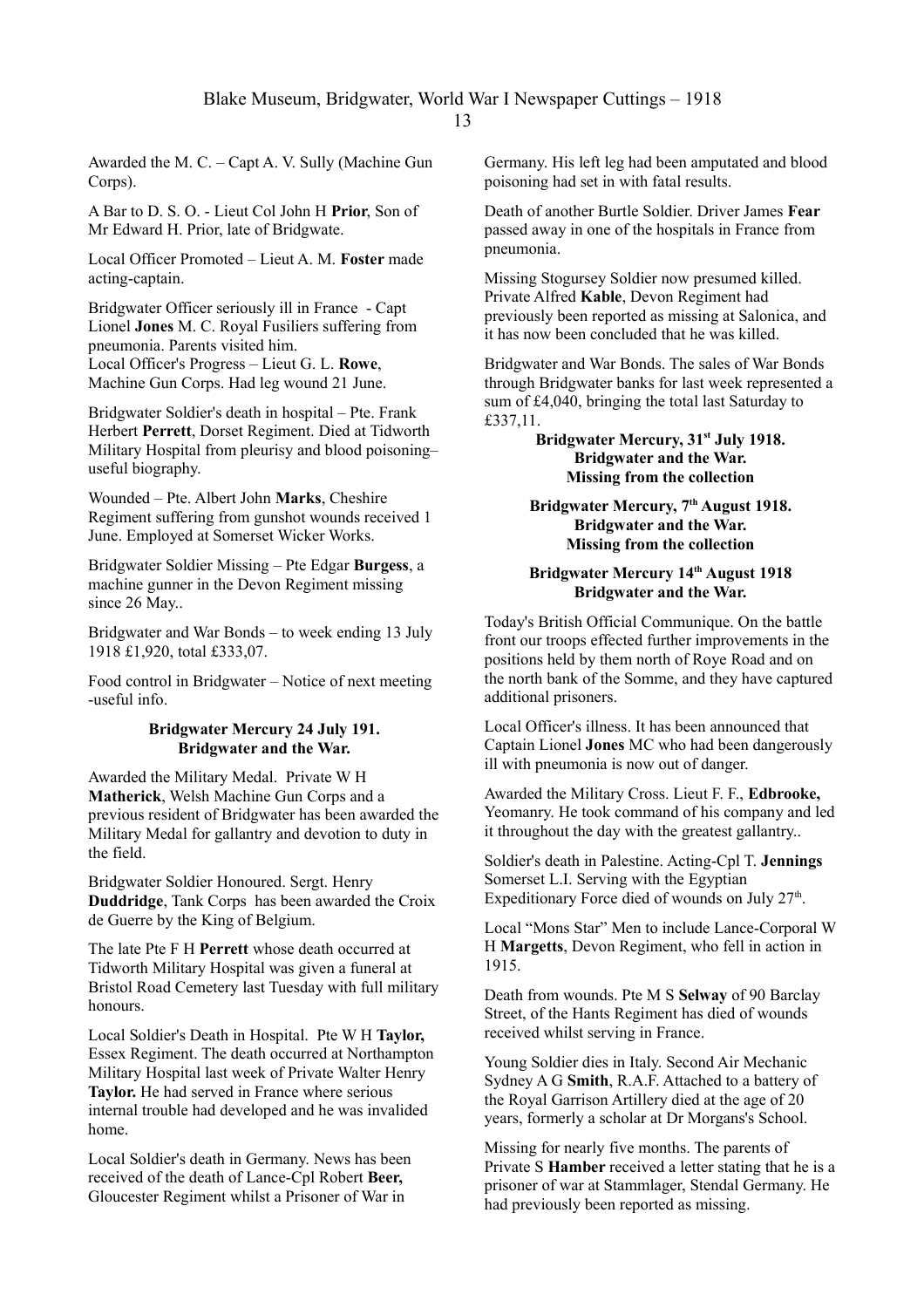Wounded. Mr & Mrs **Creedy** have received a letter from their son Private Wm. **Creedy** of Somerset L.I. Saying that he has been transferred to a stationary hospital at Gaza suffering from a gunshot wound to his left thigh.

Accidentally burned. Private Harry **Wyatt** R.A.M.C. Eldest son of Rev. Henry **Wyatt** formerly of the Bridgwater Baptist Chapel has been accidentally burned at a laboratory in Italy. Fire broke out and Private Wyatt attempted to put out the flames, he was burnt about the face and hands, though not dangerously.

Puriton Sergeant seriously wounded. Sergt. Edward **Young** of the Somersets was seriously wounded in the chest while serving in France. Sale of War Bonds The sale of War Bonds through the Bridgwater Banks last week represented a sum of £13,055, bringing the total up to Saturday to £347,830.

Bridgwater Roll of Honour. The local Roll of Honour on the Cornhill was adorned on Sunday by a large wreath of evergreens and a card bearing the inscription "In loving memory of our dear son Second-Lieut. Gerald C W Bishop, 16<sup>th</sup> Middlesex Regiment..

# **Bridgwater Mercury 21st August 1918. Bridgwater and the War.**

Bridgwater Town Clerk in Action. Lieut. Arthur **King** of the Tank Corps went into action when the British made their smashing offensive against the Germans of  $8<sup>th</sup>$  August. The tank in which he was travelling received two direct shell hits, but no casualties were sustained.

Local Flying Officer missing. Lieut. Wilfred **Pollard** has been posted as missing since  $16<sup>th</sup>$  August.

Thrice mentioned in Despatches. Paymaster Sgt. H J **Pursey**, Royal Engineers, who is serving in Salonika has recently been mentioned in despatches for gallant and distinguished service. This is the third time he has obtained this distinction.

Honour for Bridgwater Soldier. Sapper W J **Slocombe** has had the French Croix de Guerre conferred upon him for distinguished service.

Former Local Railway Clerk killed. Pte C. T. **Bickel** was killed in action in France. He joined the Royal Engineers, then transferred to King's Own Yorkshire Light Infantry.

Accidentally killed in Salonica. Driver Albert Edward **Rabjohns** of the Army Service Corps has been accidentally killed in Salonica. He was quarrying and

a slip of gravel occurred and he was burie.

Killed in Cavalry Advance. Trooper Roland A **Bursell** of the Inniskillen Dragoon Guards was killed in action near Beaucourt on  $8<sup>th</sup>$  August, the first day of the great offensive launched by the British.

Bridgwater Footballer Twice Wounded. Sergt. Geo. **Roman**, Coldstream Guards, a well-known rugby player has been wounded in France for the second time. He received severe injuries to the feet and legs and has been transferred to a hospital in Scotland.

Bridgwater and the sale of War Bonds. The sale of War Bonds through the Bridgwater banks represented a sum of £3,660, bringing the total on Saturday to £351,49.

## **Bridgwater Mercury 28 th August 1918. Bridgwater and the War.**

Lieut Wilfred **Pollard** R.A.F. Missing. This was previously reported by telegram. His parents have now received an official letter stating that Lieut Wilfred Pollard is missing.

Officer killed in Action. Second-Lieut, Ernest Ivor **Martin** of King's Own Scotttish Borderers was killed in action in France on August  $18<sup>th</sup>$ , tragically this being his first wedding anniversary.

Lieut. Cuthbert **Smith** wounded. The Military Cross has been awarded to Lieut. Cuthbert **Smith** A.S.C. M.T. Attached R.G.A. for distinguished service in South Africa.

Wembdon Soldier's death from wounds. Private Walter Henry **Eagles**, Dragoon Guards was hit by a machine gun bullet and died most gallantly.

Local "1914 Star" Man. A few weeks ago we published a list of local "1914 Star" men. We are pleased to add Private William **Pippin**, who was attached to the Wessex Field Ambulance R.A.M.C.  $(T.F.)$  8<sup>th</sup> Division. He was in hospital for a long time suffering from shell shock and was then discharged from the army..

Goathurst soldier dies of wounds. Private F.W.B. **Bishop** of the Essex Regiment, died of wounds received in action.

Wounded, Second-Lieut Stanley **Towler** D.C.M. Machine Gun Corps has been wounded in France. He has since been returned to his unit and is making satisfactory progress. Private Alexander **Dawe**, Somerset L.I. Was wounded in France on 1<sup>st</sup> August by a shell wound to his thigh. He has since been removed to Edinburgh and is progressing. Pte. S. E. **Dewdney**, London Regiment has been admitted to hospital in France slightly wounded..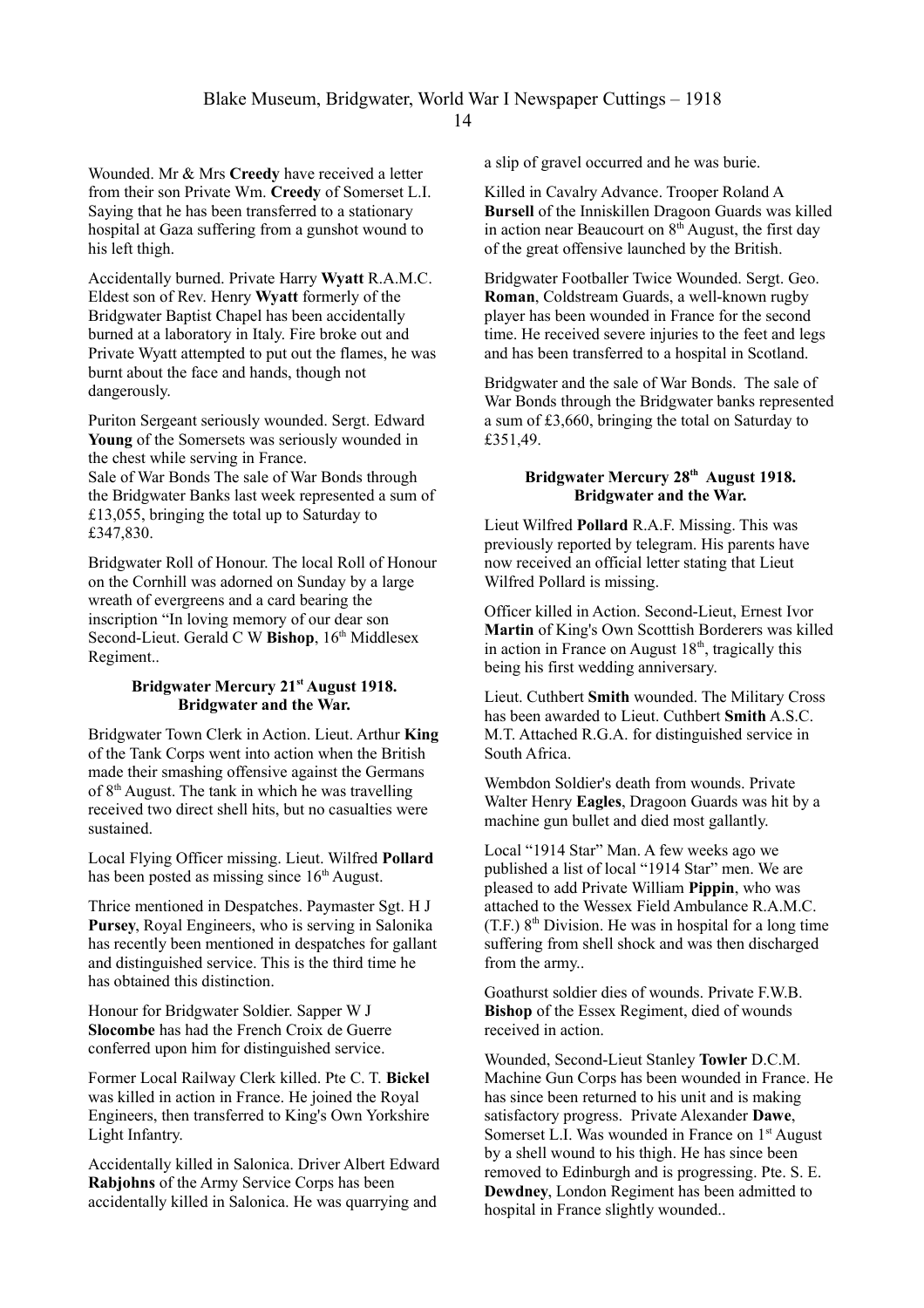Bridgwater and the Sale of War Bonds. The sale of War Bonds through Bridgwater Banks last week represented a sum of £1,545, bringing the total to £359,035.

# **Bridgwater Mercury 4th September 1918. Bridgwater and the War.**

Local soldier falls in action - Driver William James **Mounsher**, Royal Field Artillery , killed 15 August by an exploding shell – brief biography.

Bridgwater Sapper's death in action – News from a prisoner of war in Germany, Sapper Albert John **Fowler** R. E. killed 27 May. - brief biography.

Missing Bridgwater Officer – now reported wounded and POW – Lieut Wilfred H. **Pollard**, R. A. F. missing since 16 August, POW in Germany.

Drowned at sea. Local Royal Engineer's fate, Sapper Edward **Britton**, RE, drowned while helping unload a barge.

Plucky Bridgwater lad falls in action – Private R **Palmer**, Gloucestershire Regiment, killed 11 August. Letter from his sergeant. - brief biography.

Officer's fine record – Captain Gerald Lionel **Wood**, MC, wounded 3 times. Given the freedom of Borough of Tenby.

Missing – Sapper A **Silke**, Royal Engineers has been posted as missing since 12<sup>th</sup> April.

Gifts for local soldiers and prisoners of war. Further donations of £9.17s have been received towards Somerset L.I. Prisoners of War Fund from the sale of war poems. Parcels of "smokes" have been dispatched to various soldiers.

Local brothers' promotions Lieut J W **Colsey** has been transferred from the South Wales Borderers to a permanent commission in the Indian Army. His brother Second-Lieut, G. R. **Gobey**, S.L.I. Has been gazetted as temporary lieutenant and transferred to a home battalion.

Shell in a Dug-out.. Details have been reported of how Corpl. T. **Jennings** met his death. It appears a rush had been made for a dug-out but this was penetrated by a shell. Private **Lock** of Albert Street was also wounded. Sergt. Chedzoy of Wellington Road was slightly injured but Crpl **Calloway** was very badly injured.

Wounded. Able-Seaman Arthur John **Rawle** was slightly wounded by shrapnel to his leg, he was admitted to a hospital in France but was transferred to a hospital in Brighton. Official notice has been received that Private S E **Dewdney** of Victoria Road

has been wounded in France. Rifleman Wm. Jas. **Boon** of the New Zealand Rifle Brigade has been wounded in action..

More Local "Mons Men" - Gunner W. J. **Rossiter**  R.F.A. And Lance-Copl **Rossiter**, Field Ambulance, and Sergt. C. J. **Davey** have received the Mons Star..

Sale of War Bonds in Bridgwater. The total subscribed in War Bonds through Bridgwater Banks last week was £2,020, bringing the town's total to £361,055..

## **Bridgwater Mercury 11th September 1918. Bridgwater and the War.**

Killed by Shell Fire: Gunner W. T. **Renwick**, Royal Garrison Artillery was killed in action in France on 7<sup>th</sup> August.

Bridgwater Soldier's death. Private William John **Harris** of Devon Regiment has died in hospital in Somerset following an illness contracted in Salonica, this being malarial fever, which turned to tuberculosis and mental trouble.

Death from wounds. Able Seaman Arthur Thomas Winter, Royal Naval Division died at 29<sup>th</sup> Clearing Station in France on  $25<sup>th</sup>$  August from multiple bomb wounds.

Presumed killed. Pte. **Mockridge** of Royal West Kents, who had previously been reported as missing. is now presumed to have been kille.

The late Sapper E. **Britton**. The military funeral of Sapper **Britton** took place at Bristol Road Cemetery with military honours, he had been drowned at sea.

Young Bridgwater Soldier Missing. Private Edgar **Coles** Royal Berks Regiment has been posted as missing since  $8<sup>th</sup>$  August. No news has been received for a month..

Cannington Soldier Falls in Action. Private William **Tucker** of Gurney Street Cannington was killed in action on 21st August. He was in the Coldstream Guards..

Wounded. Second-Lieut. J. B. **Van Agnew**, King's Own Scottish Regiment was wounded in France on Tuesday  $27<sup>th</sup>$  August. He is now in hospital in Cambridge.

Able Seaman Harold George **Winslade** "Anson" Batt. R.N.D. Was admitted to 8<sup>th</sup> Stationary Hospital, Wimereux, France suffering from severe gunshot wounds. He has since been removed to hospital in Yorkshire.

Private W.C.**Potter**, Oxford and Bucks L.I. Was wounded in France on  $27<sup>th</sup>$  August. He is now in Liverpool.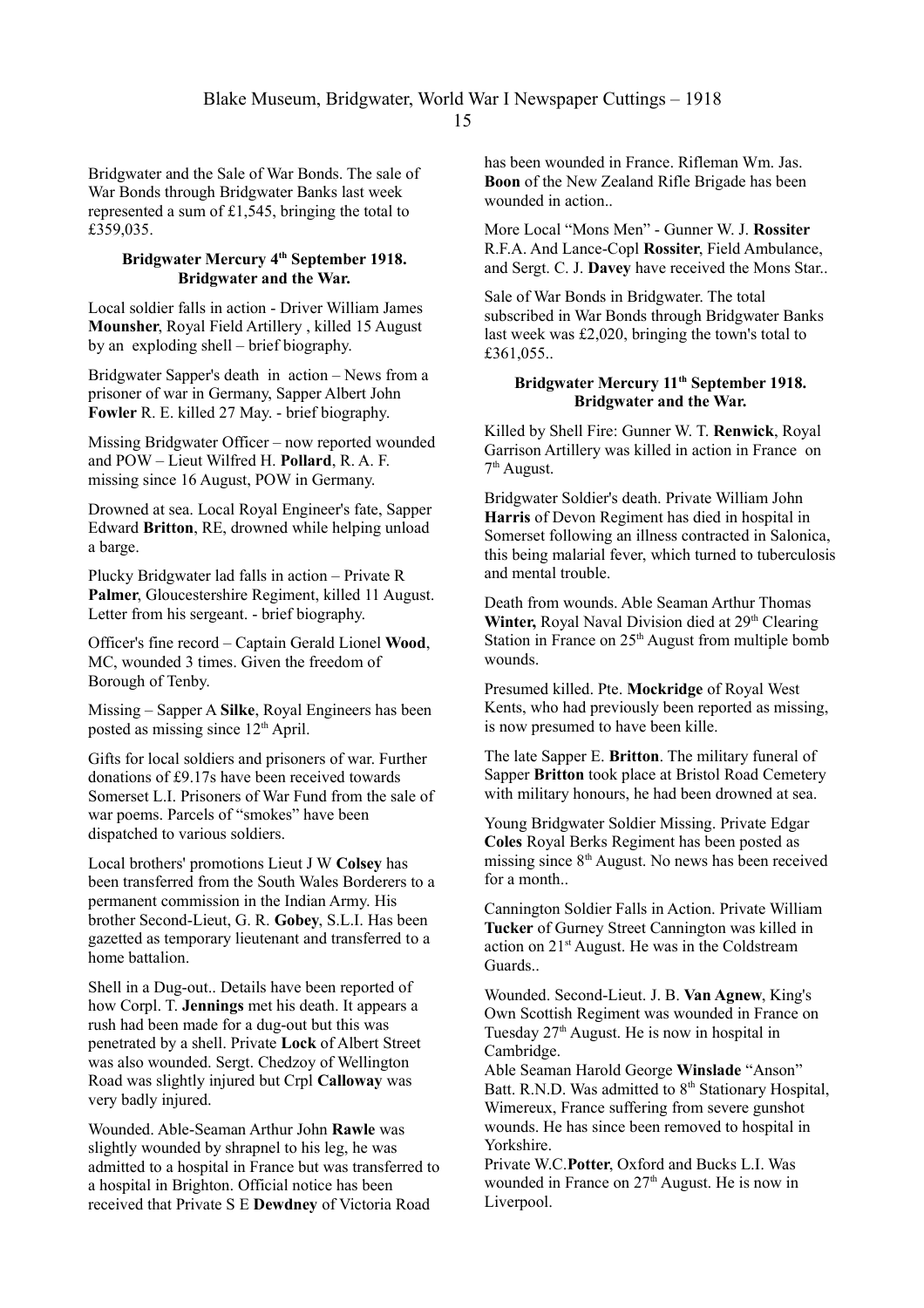Sale of War Bonds: The total subscribed in War Bonds through Bridgwater Banks last week was £1,095, bringing the total up to £362,150..

Wasting Bread. A Nether Stowey woman, Elizabeth Palmer, was fined £2.7.6d. for wasting bread. She was lucky to escape prison as it was her first offence.

Discharged Sailors' and Soldiers' Federation. A special meeting was held on Saturday at the Dockers Hall in Friarn Street to receive a report from Mr Frank **Way** of his pensions work on the County Committee. Mr E J **White** thanked them for electing him as President. Mr Way was willing to accept questions and an animated discussion followed. Mr L C **Willis** proposed a vote of thanks to Mr **Way** and Mr Atyeo seconded.

### **Bridgwater Independent, September 16 1918.**

All international – no local news at all.

## **Bridgwater Mercury, Sept 18, 1918. Bridgwater and the War.**

Local Australian falls in action – Killed in ambulance work. Private Wilfred **Boys**, Australian Field Ambulance killed in France aged 33 years. - Officer's letter.

Young Bridgwater Soldier falls in action – Pte G. C. D. **Ballard**. King's Shropshire Light Infantry. Killed in France 2 September – Officer's letter – brief biography.

Bridgwater Soldier's death from wounds – Crpl W. C. **Jennings**. London Regiment – brief biography.

Died of wounds – Former Bridgwater Bank Clerk Pte Charles Stafford **Bastard**. Wounded at Arras May 1917.

Death of Mr C. E. **Bond**, formerly Gunner in the Tank Corps. Wounded then died at home from TB.

Reported dead after ten months. Pte Ernest Charles **Haysham**, M.M. Killed in action in Palestine 22 November 1918.

Bridgwater Sapper Drowned – inquest on Sapper Edward **Britton,** R.E. (See report of 11<sup>th</sup> September).

Bridgwater man wins Military Medal – Private P **Hughes** of the Somerset Light Infantry.

Local Soldier falls in action, - Corpl B. J. **Vickery** RE, Killed 2 September, in the village of Remy. He was 34 years of age..

Captain Arnold **Foster** has been promoted to the temporary rank of acting adjutant. He has served for a lengthy period in Palestine and has been twice

wounded.

Private L **Burge** of Gordon Terrace and in the Somersets was killed in action on 29th August. He was 19 years of age. He was killed by a shell and his death was instantaneous.

Second-Lieut Andrew Graham **Montgomery** (Cameron Highlanders) was killed in action on  $6<sup>th</sup>$ September, . He was 19 years of age.

Private Thomas **Nation,** Somerset L.I. Has died of wounds at 55th Casualty Clearing Station in France. He was one of eight soldier sons of Mr John **Nation** of which a previous report had been made.

Driver William **Burge**, Army Service Corps, Salonica, has been reported as missing.

Cossington Lad killed in action: Private W D **Pople**  Worcester Regiment was killed on 8<sup>th</sup> September in France. He was 18 years of age. He was shot by a sniper.

Stogursey Man's gallantry rewarded. Corpl **Rymer** was awarded a Military Medal for conspicuous coolness and gallantry.

Flight Cadet Harold L **Jones** was gazetted last week as second lieutenant in the Royal Air Force. His promotion is well deserved.

Private F J **Burt** was wounded on 24<sup>th</sup> August from gunshot wounds. Sergeant William **Day,** Royal Engineers was wounded in action in France on September 5<sup>th</sup>. Private Edwin **Dembrey** has been wounded on the Salonica front.

Sale of War Bonds The total subscribed in War Bonds through the Bridgwater banks last week was £3,485, bringing the total up to £365,635..

### **Bridgwater Mercury September 25th 1918. Bridgwater and the War.**

Sergt. Major Arthur Edward **Crossman** of the Gloucester Regiment was killed in action in France on 23rd August. He was killed in a big battle and was buried with some of his men where they fell. He was 31 years of age.

Bridgwater Officer wounded, Major W H **Tamlyn** of the Royal Engineers has been admitted to hospital at Rouen suffering from a severe shrapnel wound to his leg.

Private S E **Dewdney**, Lodon Regiment has been officially reported as missing. He had previously been reported as wounded.

Sapper Henry Alfred James **Silke,** Royal Engineers was killed in action in France on 12<sup>th</sup> April. At first he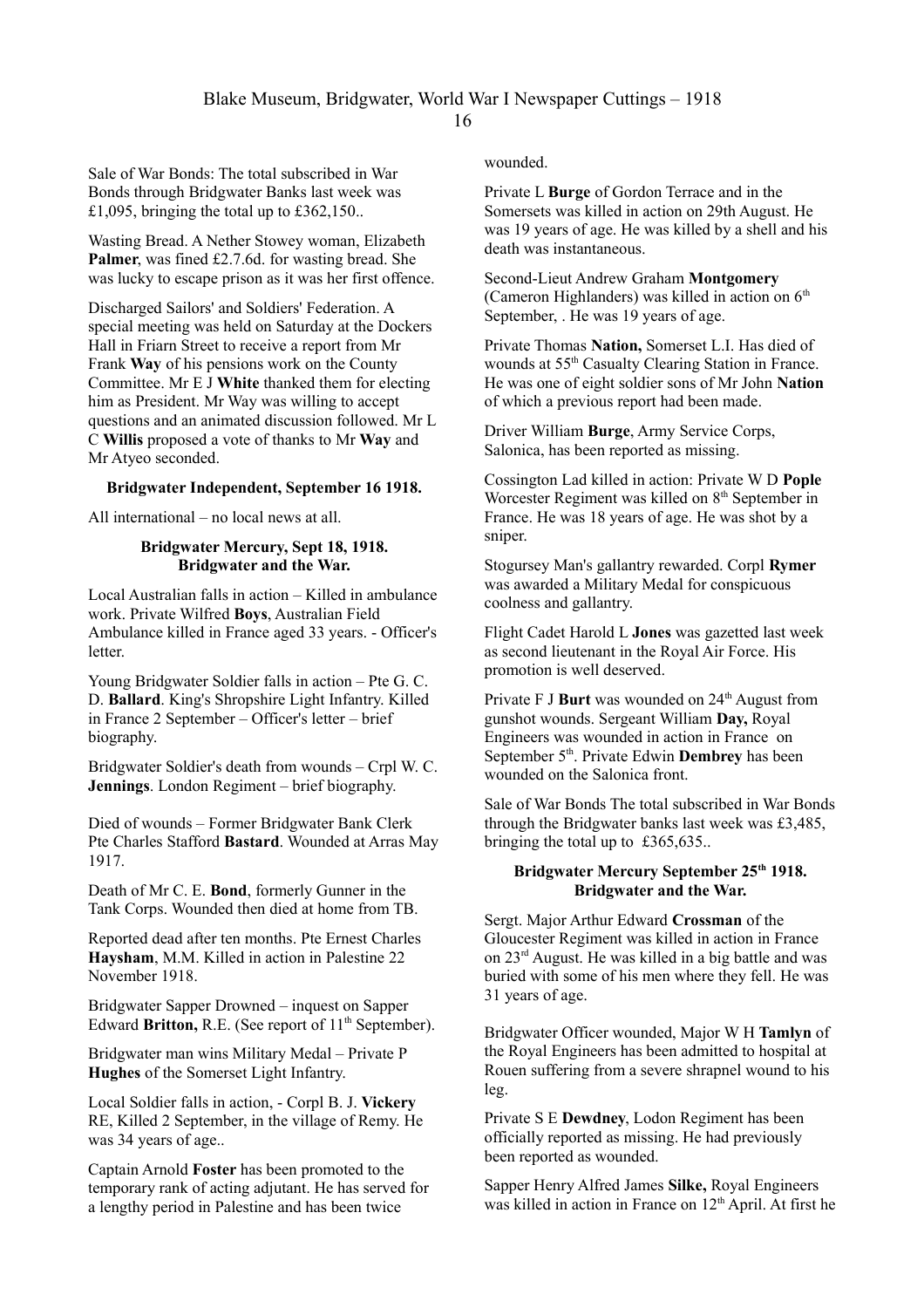had been reported as missing.

Bridgwater men wounded: Rifleman E **Britton**, London Regiment has been admitted to hospital in Rouen suffering from a gunshot wound to the face.

Private Thomas **Kirk** of the Somerset L.I. Was admitted to a Canadian Hospital in France suffering from a severe gunshot wound to his leg. He was also suffering from the effects of gas and is in shell shock.

Private C Hill, Somerset Light Infantry was admitted to hospital in France on  $8<sup>th</sup>$  September, suffering from shell shock.

# **Bridgwater Mercury 2nd October 1918. Bridgwater and the War.**

Six Great Blows by Allied Armies - 45,000 prisoners taken since Thursday. The whole battle front in the West is ablaze. Six great attacks have been made, the attacks are:

In Flanders – British and Belgian St Quentin region – British and Americans Cambrai region – British. S.W. of Leon – French West of Argonne – French. East of Argonne – American.

Bulgaria's distress – The plea for armistice – Allies only conditions. The Bulgarian plenipotentiaries have arrived at Salonica and were received by General d'Esperey. They have been informed of the Allies' terms to withdraw immediately and surrender arms or join with the Allies against the Germans and Turks. Meanwhile the British and Greeks are marching on.

The Turkish Rout – In Palestine, Allenby is nearing Damascus and improving his glorious success against the Turks. His troops have crossed the Jordan south of Damascus. Another British Force has moved south along the Hedjaz Railway, to push the Turkish army north. 50,000 prisoners and 325 guns have been taken.

Germany stricken with fear. The Socialist paper quotes "Then we German people stand alone against British, French, Italians, American and their auxiliary forces, and are fighting with our backs against the wall and ruin before our eyes.". – We must make peace as soon as possible.

Germans leave Romania. According to information from Swiss circles, the Germans have begun to withdraw their occupation troops from Romania.

Allies' Minimum Peace Terms. M.Clemenceau has put forward terms of peace. The first thing was that Germany would never again start a war of conquest. Belgium would have to be restored. Alcase Lorraine to be given up to France. Italy must get all regions where Italians predominated, and Greece, Romania, Serbia and Montenegro be restored to their former positions and guaranteed territorial integrity. Constantinople must become an international city under the Allies' administration and the maximum compensation must be extracted from the enemy.

Allies' captures since July 18. Summing up the general results of recent fighting the *Echo de Paris* says: "The total prisoners taken at the front since July 18th exceeds 200,000. 3,000 guns and 20,000 machine-guns have been taken. These figures do not include prisoners taken in Palestine and Macedonia.

The American Army was held up for a time owing to the breaking of a bridge , and decided not to go for a machine gunner with the rifle as it was not magnificent and not war.

#### **Bridgwater Mercury 9th October 1918. Bridgwater and the War.**

Lieut. Wilfred **Pollard** of the Royal Air Force has sent a card to say he is only slightly wounded and is a prisoner of war.

Reported Missing: Tom **Law** aged 21 of the Hood Battalion Royal Naval Division was posted as missing while serving in France on September 4<sup>th.</sup>

#### Local men wounded.

Pte E R J **Stoodley** of the Somersets was admitted to hospital at Le Touquet on September 21<sup>st</sup> suffering from mild mustard gas shell wound. P.C. **Fling** of the Bridgwater borough police force has been wounded, though the degree of his wounds has not been stated. Private Frank **Frost** of the Duke of Cornwall's Light Infantry has been wounded below the knee while serving in France. He is now in hospital in Bristo.

Over Stowey Soldier's death and funeral. Copl Henry **Grandfield** had passed away in Dorset Hospital.. He was serving in Salonica when rheumatism developed. He suffered for several months then he developed pneumonia. He was laid to rest in Over Stowey cemetery.

#### Bridgwater and War Bonds.

The amount received from the sale of war bonds through Bridgwater Banks l;ast week showed a great increase, being £11,220 bringing the total to £384,650..

### **Bridgwater Mercury 16th October 1918. Bridgwater and the War.**

It is believed that Cpl A **Ford**, Duke of Cornwall's L.I. has died. He was reported as missing five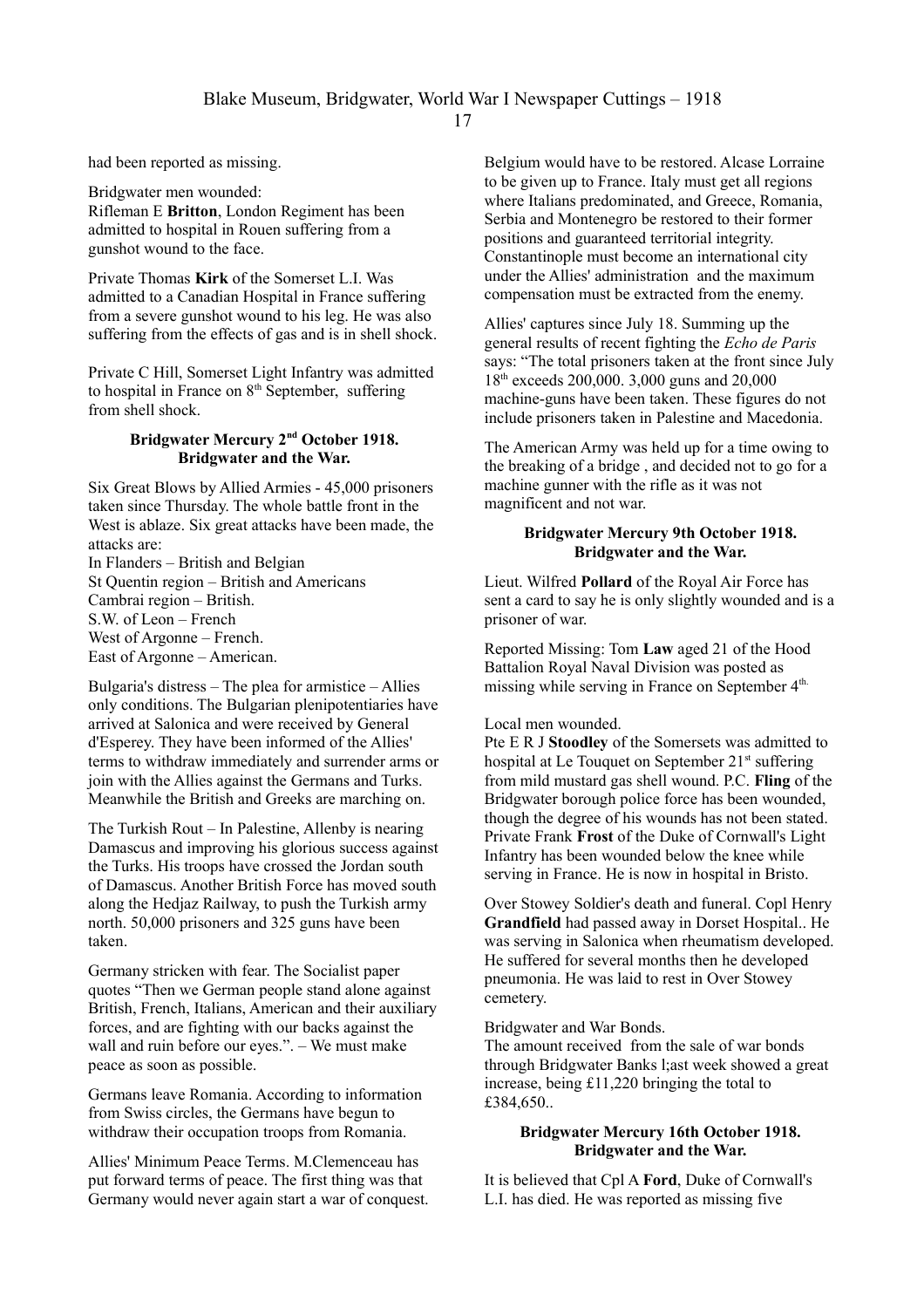months' ago. A further communication from the Red Cross states that he was seen to fall and had to be left where he was, because of the extreme danger from the enemy.

Bridgwater lad dies in hospital in London, less than a fortnight after joining up. He was laid low by an attack of bronchial pneumonia which proved fatal.

Prisoner of War: The parents of Private David George **Williams** of London Regiment have been notified that he is a prisoner of war in Germany.

Dunball Naval Youth's death. The death occurred at King's College Hospital, London of A.B. Bertram Baden **Clarke**, he was 18 years of age and joined up Last July. He died from influenza and pneumonia. The deceased's father Private G **Clarke** has been brought to England suffering from wounds to his ankle and leg. He is in hospital in Ipswich.

Local Men wounded:Private George Wilkins of the King's Shropshire L.I. has been wounded and had the misfortune to lose an eye.

Sergt. A **Westgate**, Coldstream Guards has been wounded in the right arm, side and both legs and is in hospital in London. He is the possessor of the Mons Star and the Military Medal.

Pte Albert **Bishop** has been admitted to a French Hospital suffering from shrapnel wound. Gunner Louis **Trevett** has been admitted to an American Hospital in France suffering from burns.

We hear of the death in action of Pte Pering **Paige** of the Canadians. He emigrated to Canada from Devon, but his aunt lives in Bridgwater.

North Petherton's man's death from wounds. Able Seaman William **Northcombe**, Drake Battalion, 63rd R.N. Division has died in France as a result of his wounds received in action. He was 33 years of age.

Mr W **Sharkey** has continued to do good works on behalf of soldiers in captivity by selling his poems. He has also received various sums of money. He has despatched "smokes" and gifts to Private L **Carp**, Private S **Hockey,** Private E **Brewer**, Private H **Rowland**, Pioneer W L **Goddard**, Private F **Wright**, Private J **Carpenter**, and Private W J **Bryant**.

### **Bridgwater Mercury 23rd October 1918. Bridgwater and the War.**

British Capture Ostend. The British landed last Thursday and later in the day Belgian infantry entered the town. Royal Naval Forces and Royal Air Force landed. Exactly four years ago Ostend had been surrendered to the Germans. The Allies were received enthusiastically and one French airman was carried shoulder high.

Lille liberated. The capture of Lille by British Troops was announced by Sir Douglas **Haig** on Thursday night. The occupants had been cruelly treated by the Hun. The men had been driven off to the German Mines and the women had been forced to work for the Germans. There were scenes of indescribable enthusiasm when British drums went throbbing through the streets.

British enter Douai. After heavy fighting British troops entered Doual and took 3,000 prisoners and an advance of two miles was made on a nine mile front. Hun Outrages:

The following are a list of Hun outrages since August 1918.

The sacking of Louvain, massacre of Belgian people, 7,243 men women and children shot in the head. Homes sacked and banks robbed.

Women and children used for screen for machine gunners.

Repetition of Belgian horrors in France.

Deportation into Germany of vast numbers of French and Belgium people.

*Lusitania* torpedoed, 1,198 drowned.

Poisoned wells in South Africa. Poisoned sweets dropped for French children.

Executions of Nurse **Cavell**, Captain **Fryatt** and numberless Belgium citizens.

German introduction of poison gas, liquid fire and bombardments of undefended land.

Many aerial bombings of hospitals, firing on the Red Cross flag

200 killed in a Paris church by German shellin. Crews of ships sunk by U-boats left to die in open boats.

Countless barbarities in the field and prison camp. The Germans have sunk 9,000,000 tons of British shipping and half as much of neutral and Allied shipping. These include the sinking of the *Lusitania* (1,198 lives lost), *Leicester* (533 lives) *Persia* (370 lives) *Hiramu Maru* (300 lives) *Galway Castle* (154 lost) *Falaba* ( 111 lost) Many other liners. Twelve hospital ships have been torpedoed..

Wittenberg Horrors: Outrages to our men in prison camps can never be forgotten.

A Typhus epidemic, the result of neglect, devastated the camp, which was grossly overcrowded. Savage dogs were used to terrorise the prisoners, and they were whipped with rubber whip.

A successful prophet. Rev.Walter Wynn had prophesied the exact date of the fall of Jerusalem. He also predicted that Germany would suffer defeat on or before October this year.

New British Advance – the Selle river forced. British troops advanced eastward, also along the main line of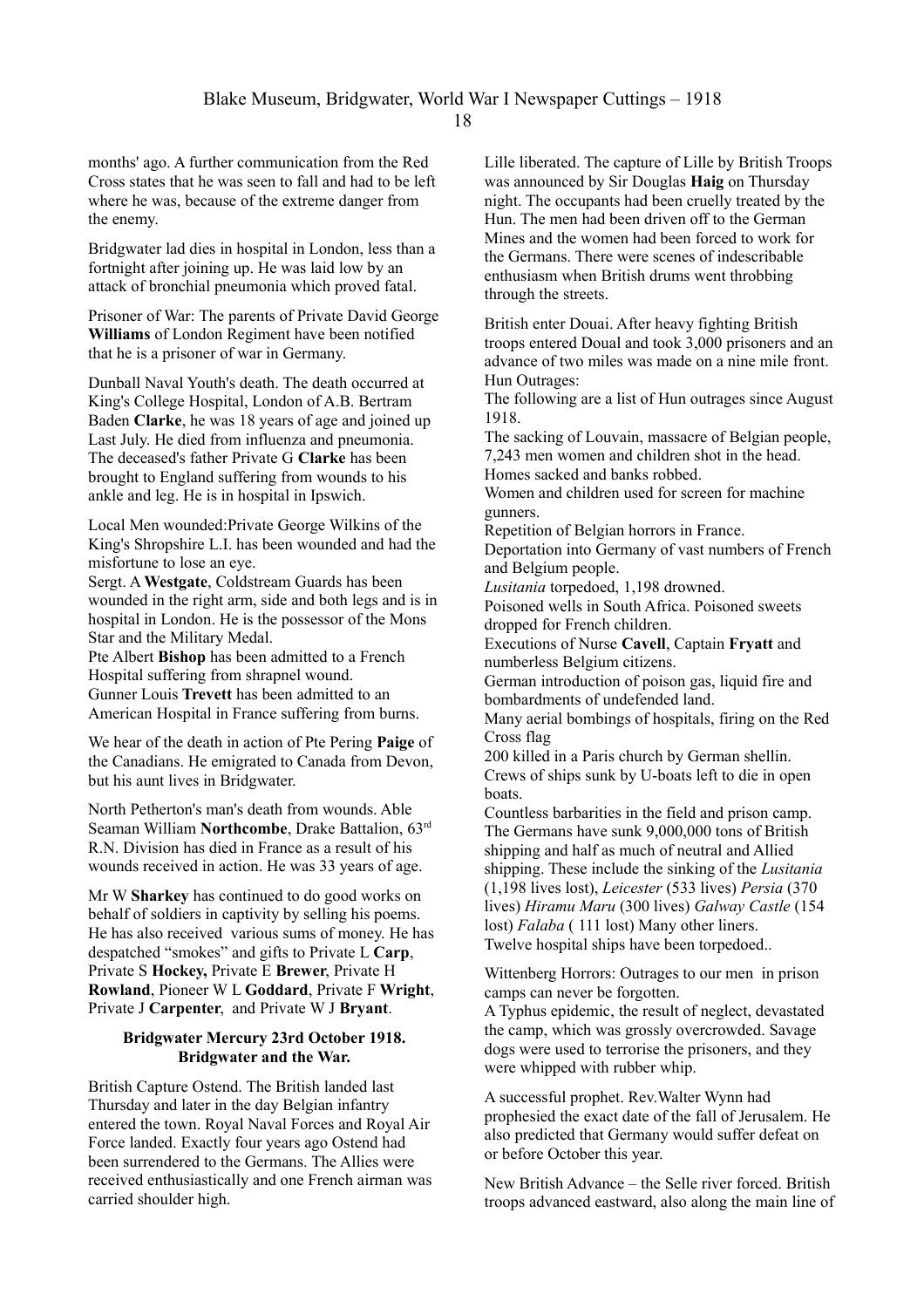German communications, over 2,000 prisoners were captured. Also progress was made on the Denain-Courtrai front, the passage of the Lys has been forced. In Belgium the retreat of the Germans continue.

Americans hold their ground. West of the Meuse troops have continued their pressure on the enemy east of Banthesville.

Fall of Ghent imminent- A French newspaper reports that it does not think the Germans will be able to hold the line of the Scheldt.

Douai sacked by the Huns – Houses burned and churches were desecrated. The streets are strewn with furniture etc and shop windows have been broken.

Addressing a crowded meeting in New York, expresident Mr Taft demanded unconditional surrender saying he finally realised why the Allies were fighting. He felt a League of Nations would be established but that Germany would not be included, until she has learned her lesson.

President Wilson has called for unconditional surrender.

It was confirmed that critical conditions were existing in Germany and consternation was growing.

Mr Wilson replied to the Austrian peace note stating that Czechoslovakia and Jugoslavia must have full power to settle their future government.

Dr Addison has said that it is not easy to put any trust in the word of the rulers of Germany.

Mr Asquith has said that the war is not yet over but the enemy's resistance is broken.

Mr Winston Churchill said that President Wilson's firm and formidable answer to Germany would be fully endorsed.

Germany gave a reply to Mr Wilson asking that their military advisors be involved in the peace process, they have however ordered the U-boat murders to stop.

The King at Buckingham Palace received a delegate to the Inter-Allied Parliamentary Conference and stated that victory must be complete.

A revolt has broken out in Sofia, 3,000 people were killed in street fighting which broke out between Bolshevik labourers and troops and police.

An Irish steamer, the Dundalk, has been sunk. It was torpedoed without warning and 21 people are missing.

**Bridgwater Mercury, 30th October 1918 Bridgwater and the War. Missing from the collection**

**Bridgwater Mercury, 6 th November 1918. Bridgwater and the War. Missing from the collection**

# **Bridgwater Mercury 13th November 1918. Bridgwater and the War.**

### Versailles Decision.

Mr Lloyd George made a statement in the House of Commons that complete agreement has been reached as to the terms of the German Armistice. The conclusions have been transmitted to the United States.

Drastic Terms to Austria. The Prime Minister at the same time outlined the terms given to Austria:. Immediate cessation of all hostilites, troops to be withdrawn. All invaded territories to be evacuated. Allies to have free movement and to occupy strategic points in Austria-Hungary.

Complete evacuation of German troops within 16 days from all fronts and immediate repatriation of prisoners of war.

Naval Conditions: The surrender of 15 Austro-Hungarian submarines and all German submarines, three battleships, three light cruisers, nine destroyers, twelve torpedo-boat destroyers and six monitors.

Big German Retreat – Retirement of 70 mile front. The advance of the British Armies though retarded by bad weather was continued through Monday night and on Tuesday. Le Quesroy (with 1,000 men) fell into the hands of the New Zealanders. Our troops have defeated 25 German Divisions. The French attack resumed on Tuesday morning. A severe defeat was inflicted upon six enemy divisions, 4,000 prisoners and six guns being captured. The Americans have reached the western outskirts of Stenay over the Meuse and have crossed the river at Pouilly. The German army has fallen back in a fairly orderly fashion.

German Home Front Cracking. An appeal signed by Prince Max was issued making an urgent plea for the German people to remain united.

White Flag delegates. President Wilson replied to the Germans' request for armistice terms with two modifications, – The Allies reserve complete freedom of the seas, - They will require Germany to make compensation for all damage done to civilian properties by their aggression. The request was made that Germany must ask for terms of armistice under a white flag.